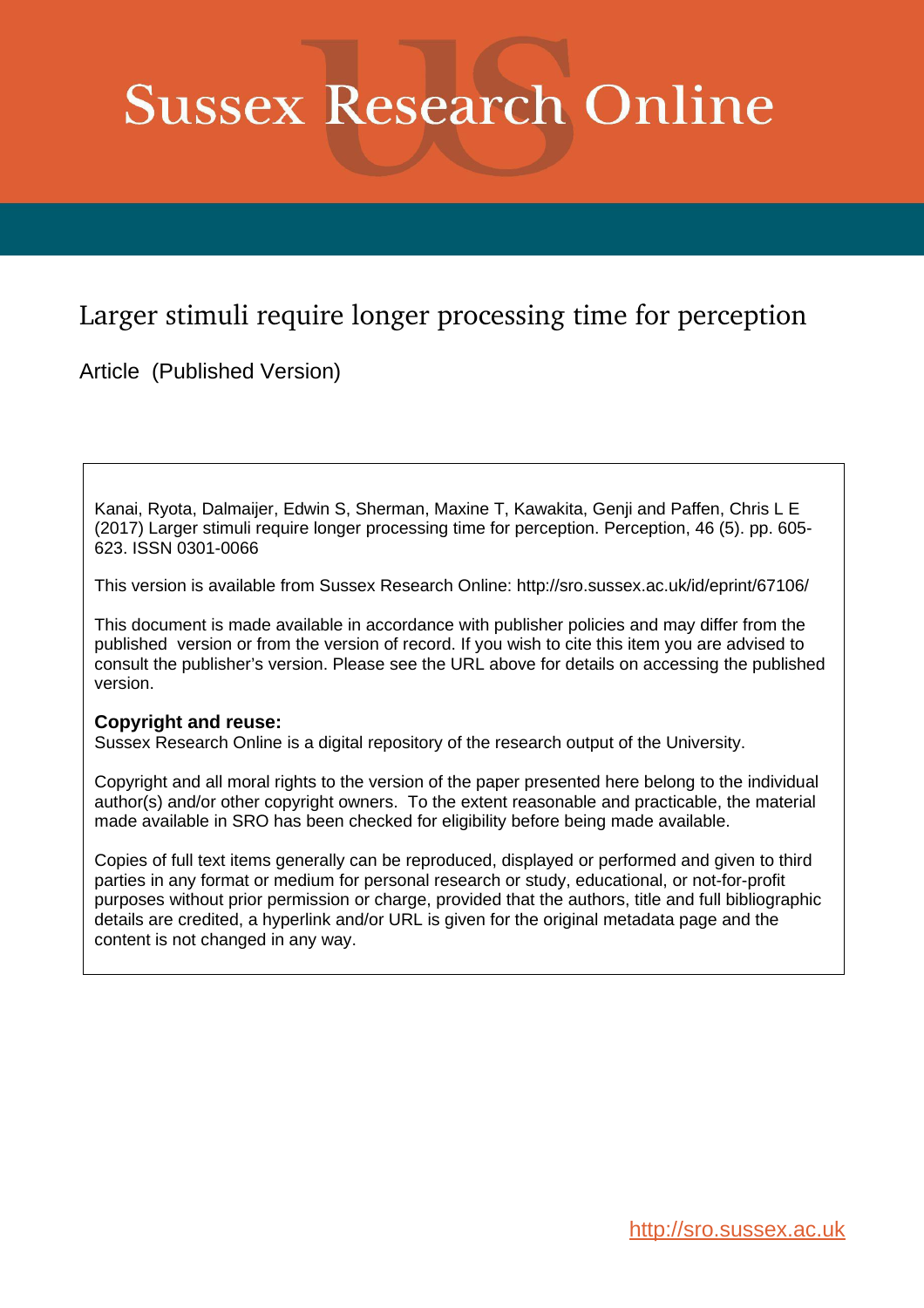# Larger Stimuli Require Longer Processing Time for Perception

# Ryota Kanai

Araya Brain Imaging, Tokyo, Japan; Sackler Centre for Consciousness Science, University of Sussex, Brighton, UK

## Edwin S. Dalmaijer

Department of Experimental Psychology, University of Oxford, UK

# Maxine T. Sherman

Sackler Centre for Consciousness Science, University of Sussex, Brighton, UK

# Genji Kawakita

Araya Brain Imaging, Tokyo, Japan

# Chris L. E. Paffen

Experimental Psychology & Helmholtz Institute, Utrecht University, the Netherlands

#### Abstract

The time it takes for a stimulus to reach awareness is often assessed by measuring reaction times (RTs) or by a temporal order judgement (TOJ) task in which perceived timing is compared against a reference stimulus. Dissociations of RT and TOJ have been reported earlier in which increases in stimulus intensity such as luminance intensity results in a decrease of RT, whereas perceived perceptual latency in a TOJ task is affected to a lesser degree. Here, we report that a simple manipulation of stimulus size has stronger effects on perceptual latency measured by TOJ than on motor latency measured by RT tasks. When participants were asked to respond to the appearance of a simple stimulus such as a luminance blob, the perceptual latency measured against a standard reference stimulus was up to 40 ms longer for a larger stimulus. In other words, the smaller stimulus was perceived to occur earlier than the larger one. RT on the other hand was hardly affected by size. The TOJ results were further replicated in a simultaneity judgement task, suggesting that the effects of size are not due to TOJ-specific response biases but more likely reflect an effect on perceived timing.

Corresponding author:

# **PERCEPTIC**

 $\bigcirc$   $\bigcirc$ 

**Perception** 2017, Vol. 46(5) 605–623 (C) The Author(s) 2017 Reprints and permissions: [sagepub.co.uk/journalsPermissions.nav](https://uk.sagepub.com/en-gb/journals-permissions) DOI: [10.1177/0301006617695573](https://doi.org/10.1177/0301006617695573) <journals.sagepub.com/home/pec>



Chris L. E. Paffen, Department of Experimental Psychology, Helmholtz Institute, Utrecht University, Heidelberglaan 1, 3584 CS Utrecht, The Netherlands. Email: c.l.e.paffen@uu.nl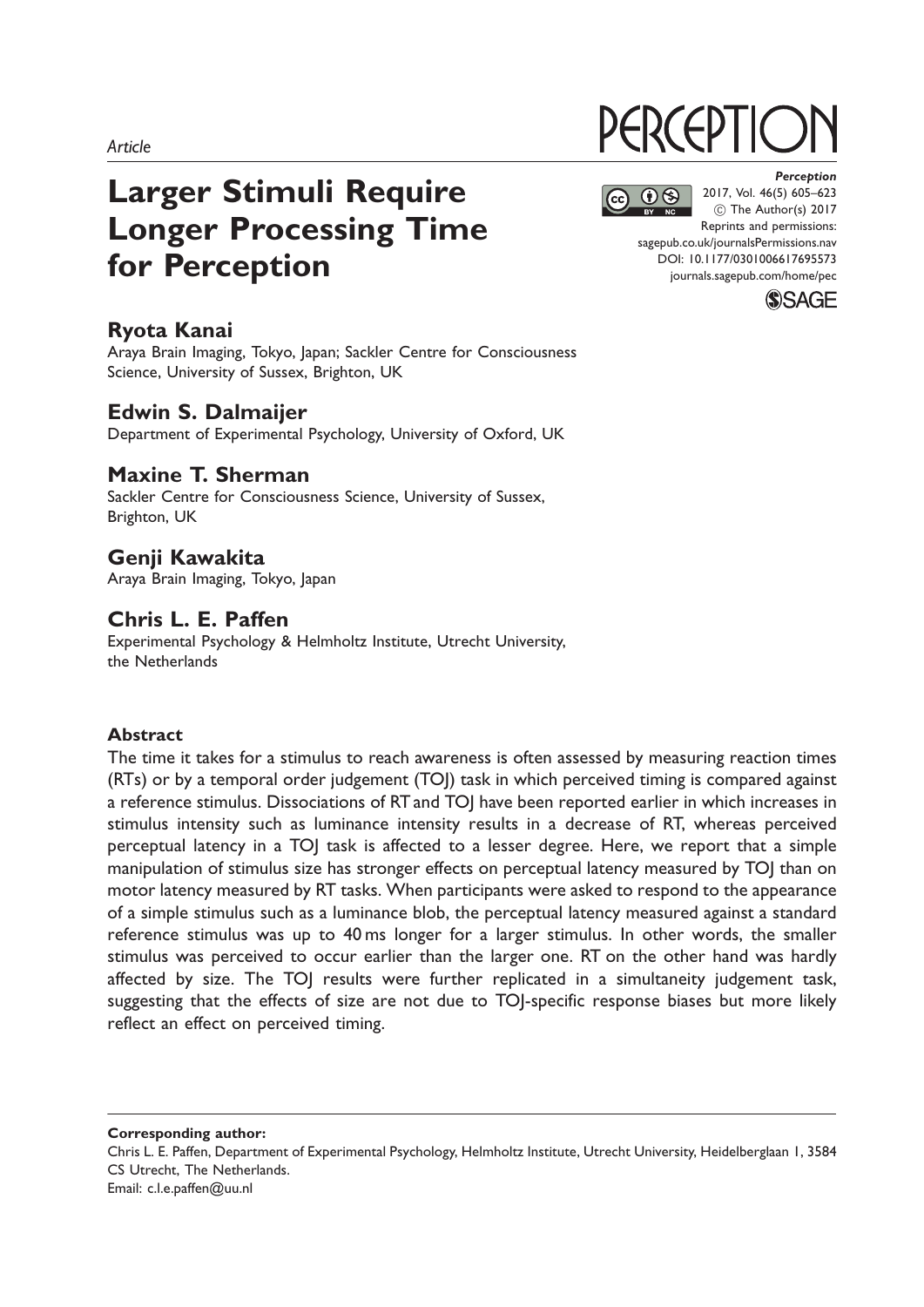#### Keywords

perception, spatiotemporal factors, temporal processing, time perception

#### Introduction

How long does it take for a visual stimulus to reach visual awareness? The difficulty in answering this question lies in the observation that neural processing time of visual events can be dissociated from subjective experience of the timing of those visual events (Dennett  $\&$ Kinsbourne, 1992; Nishida & Johnston, 2002, and, for a more general discussion about the relation between neural processing and conscious experience, see Overgaard & Mogensen, 2014). For example, Nishida and Johnston (2002) showed that differences in processing latency cannot account for situations in which simultaneous events are perceived to occur at different times. In addition, answering this question is complicated by the fact that at least two types of methods can be dissociated that assess whether a stimulus is needed for action or perception (for an overview, see e.g., Cardoso-Leite & Gorea, 2010). The first type of method is argued to reflect the time for a stimulus to trigger a motor response, while the second type reflects the time for subjective perception to emerge. For example, simple reaction times (SRTs; responding as fast as possible to a stimulus whose onset time varies) would classify as reflecting motor latency,<sup>1</sup> whereas temporal order judgements (TOJ) would classify as reflecting perceptual latency.

Several studies have investigated the effects of variations in stimulus parameters on these two types of measures (motor and perceptual). Increases in the intensity of auditory stimuli (Sanford, 1971, 1974) and in the luminance intensity of visual stimuli (Cattell, 1886; Exner, 1868; Pins & Bonnet, 1996; Roufs, 1963, 1974) generally lead to decreases in SRT. This is known as Piéron's law in psychophysics (Piéron, 1952). The dependency of reaction times (RTs) on stimulus intensity has been explained in terms of an accumulation of sensory evidence of a stimulus being present (Gold & Shadlen, 2001; Link, 1992; Link & Bonnett, 1998; Luce, 1986; Smith & Ratcliff, 2004). In such models, sensory evidence for the presence of a stimulus increases faster when the stimulus intensity is high, thus allowing for a faster response.

Many studies using both SRT and TOJ report that effects of variations in stimulus intensity have a bigger effect on SRT than on TOJ (for an exception, see Roufs, 1963 and for a metareview, see Cardoso-Leite & Gorea, 2010). For example, larger effects of stimulus intensities on RTs compared with TOJs have been reported for spatial frequency (Barr, 1983; Gish, Shulman, Sheehy, & Leibowitz, 1986; Tappe, Niepel, & Neurmann, 1994), retinal position (Jaskowski, 1987), stimulus duration (Jaskowski, 1992), attention (Neumann, Esselmann, & Klotz, 1993), salience (Adams & Mamassian, 2004), and the presence of a preceding stimulus (Kanai, Carlson, Verstraten, & Walsh, 2009).

Attempts have been made to account for the differential effects of stimulus intensity on SRTs and TOJs within a single framework (Cardoso-Leite, Gorea, & Mamassian, 2007; Ejima & Ohtani, 1987; Gibbon & Rutschmann, 1969; Jaskowski, 1993; Miller & Schwarz, 2006; Sternberg  $&$  Knoll, 1973). These attempts are in part based on observations that effects of stimulus parameters on SRT and TOJ are correlated when both methods are combined into a single design (Cardoso-Leite et al., 2007). Those attempts suggest that the temporal dissociations of TOJs and SRTs can be explained by distinct decision criteria or by different time markers for the two types of decisions even if common signal sources were assumed for both cases. Another account of the temporal dissociation is a dual-route hypothesis in which motor response and perception for a stimulus are thought to take different processing paths (Neumann, 1990; Neumann et al., 1993; Tappe et al., 1994).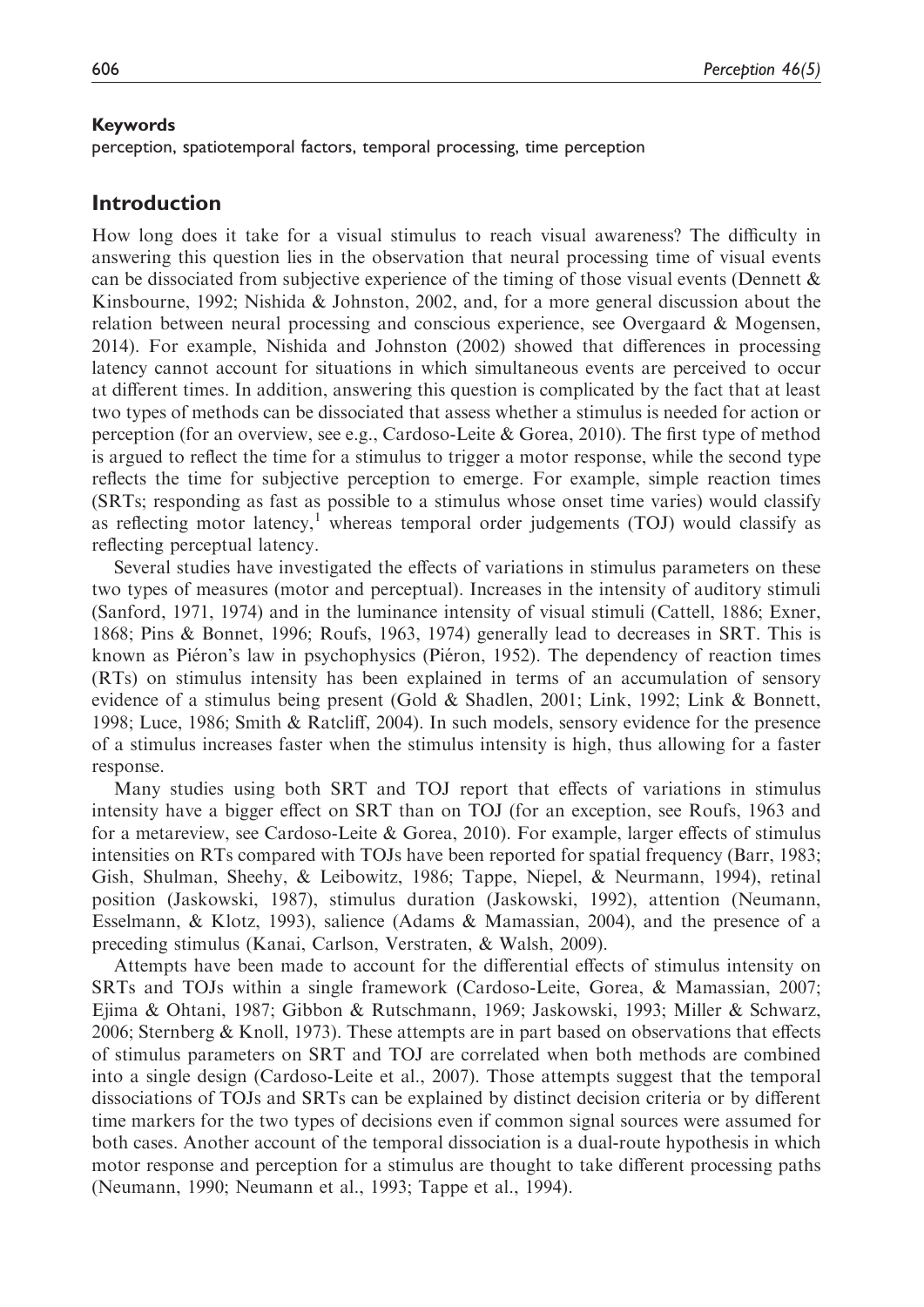In the present study, we report a novel temporal dissociation for TOJs and RTs in which the two methods are dissociated by changes in stimulus size. We examined how stimulus size affects perceived timing in TOJ, simultaneity judgment, choice RT, and SRT tasks. Previous studies have shown that SRTs are shorter for larger stimuli (Harwerth & Levi, 1978; Marzi, Mancini, Metitieri, & Savazzi 2006; Osaka, 1976; Sperandio, Savazzi, Gregory, & Marzi, 2009). However, effects of stimulus size on TOJ tasks have not been established. Crucially, our experiments reveal that the effects of stimulus size on perceived timing in TOJ tasks are dissociated from the effects on RT tasks: Smaller stimuli are perceived to occur earlier than larger ones, while effects of size on RTs are absent or in the other direction (in which RT decreases with increasing size).

# Experiment 1

#### **Methods**

Apparatus. Stimuli were presented using the Psychtoolbox on a  $22'$  LaCie III CRT (running at 100 Hz, with a resolution of  $1024 \times 768$  pixels) via a Mac Pro (Apple Inc., CA).

Participants. Ten naïve observers (all undergraduates at the Psychology department of Utrecht University) with normal or corrected-to-normal vision performed in all experiments. The head of the observer was supported by a chinrest, which stood at a distance of 57 cm to the screen. This study was conducted in accordance with the Declaration of Helsinki.

Stimuli and procedures. In Experiment 1, participants were tested on a TOJ task and a speeded choice reaction time (CRT) task. In the TOJ task, observers were asked to indicate which of two Gaussian blobs, presented left and right of fixation, appeared first. Stimuli were presented at  $12^{\circ}$ eccentricity (centre to fixation cross). One of the two blobs (the standard stimulus) always had a sigma of  $1^\circ$ , while the other (the test stimulus) had a sigma of 0.5°,  $1^\circ$ , or  $3^\circ$ . The blobs had a peak luminance of 69.2 cd m<sup>-2</sup>. Background luminance of the screen was 35.5 cd m<sup>-2</sup>. Weber contrast of the peak luminance of the blob with the background was 94.9%.

To estimate the point of subjective simultaneity (PSS) for each stimulus size, we used a method of constant stimuli in which stimulus onset asynchrony (SOA) between the standard and the test stimulus was varied between  $-300 \text{ ms}$ ,  $-100 \text{ ms}$ ,  $-50 \text{ ms}$ ,  $-20 \text{ ms}$ , 0 ms,  $+20$  ms,  $+50$  ms,  $+100$  ms, and  $+300$  ms. Here, positive SOAs correspond to the conditions in which the standard was presented before the test stimulus. Both stimuli remained on the screen until 500 ms had passed since the appearance of the first stimulus (see top row of Figure 1). Each participant completed 20 trials per condition. Differently sized stimuli and different SOAs were presented in random order. In addition, the fixed-sized stimulus could be presented left or right of fixation, which also occurred in random order. The experiment was performed in a self-paced manner whereby participants initiated a trial by pressing the space bar. At that time, a green fixation cross appeared which was followed by the stimulus with an onset varying randomly between 500 and 1000 ms later. To obtain the PSS, we fitted the fraction standard stimulus first responses for different SOAs to a cumulative normal distribution function with parameters  $\mu$  (mean) and  $\sigma$  (standard deviation). In the context of this experiment, the  $\mu$  parameter corresponds to the PSS (see Figure 2 for the fitted data). Participants were instructed to fixate on the fixation cross throughout the experiment and to refrain from making eye movements. In the TOJ task, observers were instructed to indicate which of two Gaussian blobs occurred earlier, the one on the left (by using the left arrow key) or the one on the right (by using the right arrow key).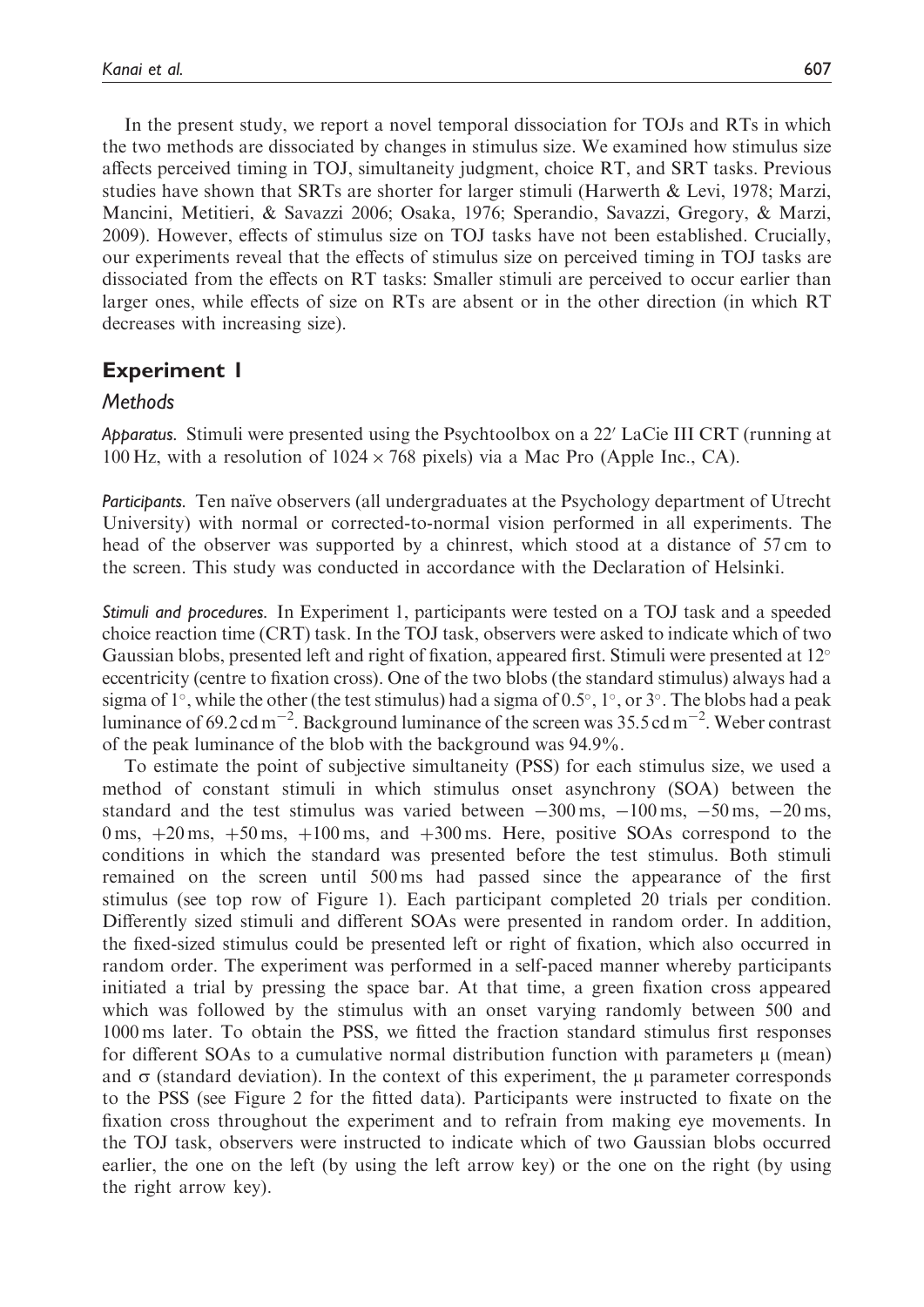

Figure 1. Schematic representation of the sequence of events during single trials. The top row represents a possible order of events in the TOJ experiment. The middle row represents events in TOJ experiments (Experiments 1 and 2), the bottom row events for RT experiments (Experiments 1–3). In TOJ experiments, the instruction was to report (not speeded) at what side of fixation one of two Gaussian blobs (Experiment 1) or one of two Gabors (Experiment 2) appeared first. In CRT experiments (Experiments 1 and 2), the instruction was to respond as fast and accurately as possible the location (left or right of fixation) of the stimulus. In the SRT experiment (Experiment 3), the instruction was to respond as fast and accurately to the appearance of a Gaussian blob or Gabor.

 $TO$ ] = temporal order judgement; RT = reaction time; CRT = choice reaction time; SRT = simple reaction time.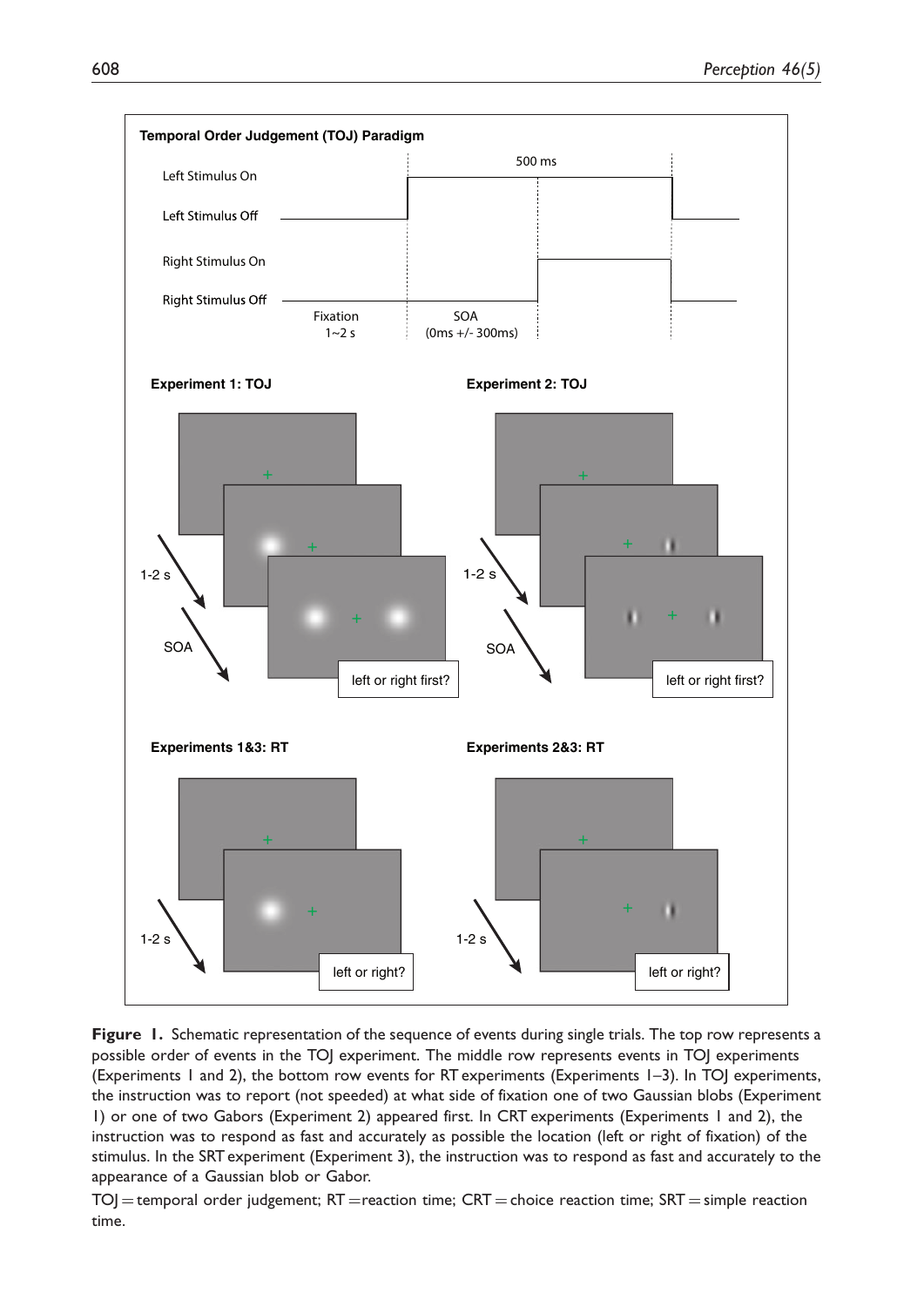

Figure 2. Results of Experiment 1. The top row represents the results for the TOJ experiment. The top left panel shows the TOJ data fitted to a cumulative normal function. The data-points represent the average fraction ''standard first'' responses for the 10 observers; the lines represent the fits for these average fractions. Black, dark gray, and light gray lines and circles represent, respectively, the data for the conditions where the test stimulus was smaller, of equal size or larger than the standard stimulus. The top right panel shows the PSS taken from the fitted cumulative normal functions. The bottom row shows choice reaction times for Gaussian blobs of different sizes. Error bars represent SEM. CRT was not modulated by stimulus size.

 $TO$  = temporal order judgement;  $PSS =$  point of subjective simultaneity;  $CRT =$  choice reaction time.

In the CRT task, the size parameter  $\sigma$  of the Gaussian blobs was also varied across 0.5°,  $1^{\circ}$ , or  $3^{\circ}$  of visual angle. The blob was presented at  $12^{\circ}$  eccentricity, either left or right of a centrally presented fixation cross. The stimulus remained on the screen until the participant responded. RTs were measured for 20 trials per condition (10 trials per each side). The order of trials (i.e., different sizes and side of presentation) was fully randomised. For the RT task too, participants were instructed to fixate on the fixation cross throughout the experiment and to refrain from making eye movements. In the RT task, observers were instructed to indicate as fast and accurately as possible whether the Gaussian blob occurred on the left (by using the left arrow key) or the right (by using the right arrow key) side of fixation.

To assure comparison of the RT results with the TOJ experiment, stimulus parameters such as background luminance, eccentricity, and peak luminance of the Gaussian blobs were kept identical for the two tasks. For the RT experiment, only correct trials (left or right) were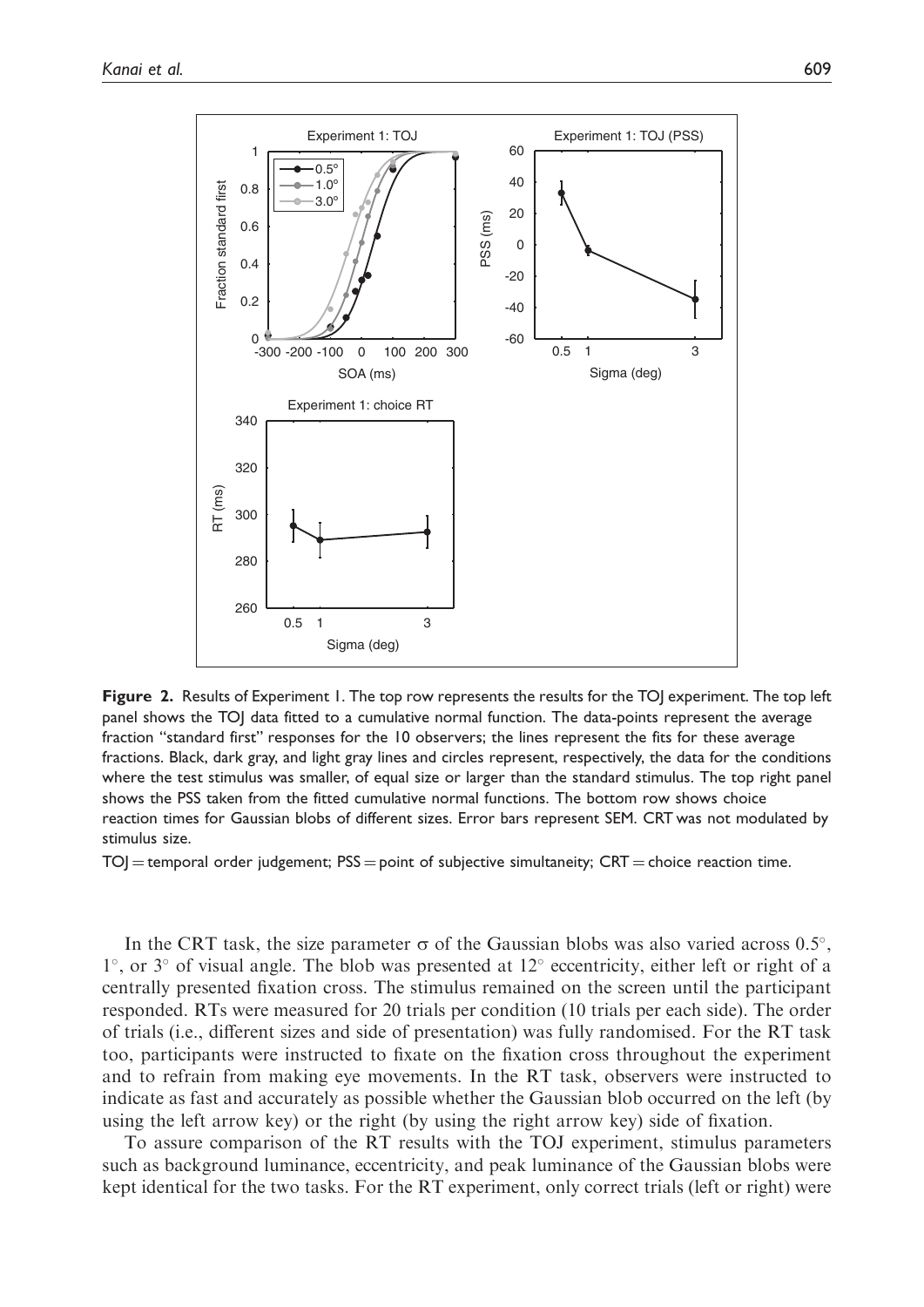included in the analysis. The participants showed nearly perfect accuracy: The lowest accuracy among participants was 96.3%, and the mean accuracy was 98.8%. Observers started with the RT task, followed by the TOJ task. The TOJ task was performed in five blocks; the RT task in one block.

#### Analysis

A one-way repeated measures analysis of variance (ANOVA) was performed to determine whether size influenced RT or PSS in the two experiments. For all RT experiments (including Experiments 2 and 3), RTs 2.5 standard deviations below or above the mean were removed. Bonferroni correction was applied for post hoc pairwise significance tests when the ANOVA revealed a significant main effect.

#### Results and Discussion

The results of the TOJ experiment show that changes in stimulus size had a significant effect on the PSS. The PSS for sizes 0.5°, 1.0°, and 3.0° were  $33(8)$ ,  $^{2}$  -4 (3), and -35 (12) ms, respectively. A repeated measures ANOVA revealed a main effect of size of the Gaussian blobs (Figure 2, top right:  $F(2, 18) = 13.0$ ,  $p < .004$ ).<sup>3</sup> More specifically, PSSs were significantly different for sizes 0.5° and 1.0° ( $p = .004$ ), and for 0.5° and 3° ( $p = .013$ ), but not for size 1.0° and 3.0° ( $p = .095$ ). Importantly, the PSS for the 0.5° blob was significantly larger than zero,  $t(9) = 4.6$ ,  $p = .001$ , and that of the 3<sup>°</sup> blob was significantly smaller than zero,  $t(9) = 3.0$ ,  $p = .008$ . These results reveal that the test blob was perceived earlier when it was smaller than the standard blob, whereas it was perceived later when it was larger. The PSS for the 1<sup>°</sup> blob was not significantly different from zero,  $t(9) = 1.3$ ,  $p = .2$ , indicating that two blobs of equal size were judged to appear at about the same time.

In the CRT experiment, changes in stimulus size did not influence the RT at least within the range tested in our study (Figure 2, bottom left). Mean RTs were 295(7), 289(8), and 293(7) ms for 0.5°,  $1.0^\circ$ , and  $3.0^\circ$  blobs, respectively. A repeated measures ANOVA for average RTs for the RT task revealed that RTs were not significantly different for different sizes of the blobs,  $F(2, 18) = 0.50$ ,  $p = .62$ .

While the TOJ experiment reveals that larger stimuli are perceived later than smaller stimuli, we did not find a strong dependency of CRT on stimulus size. This seems to contradict previous findings that RT decreases as the size of simple visual stimuli becomes larger (Marzi et al., 2006; Osaka, 1976; Sperandio et al., 2009). This discrepancy may come from the fact that we employed a CRT task in which participants had to make a judgement about the position (i.e., left or right) of the target, whereas the previous studies used a SRT as the measure of objective processing speed. Although the CRT task in our study was very simple, it required a decision about stimulus position, and this may have eliminated the size dependency effect shown for SRTs (Marzi et al., 2006; Osaka, 1976; Sperandio et al., 2009). We address the difference between CRT and SRT tasks in Experiment 3, in which we used a SRT task with the same set of stimuli.

Taken together, CRTs do not decrease with increasing stimulus size, as would be in line with what we observed for the TOJ task.

#### Experiment 2

In Experiment 1, we assumed that perceived timing was modulated by stimulus size. However, it is conceivable that differences in spatial frequency components led to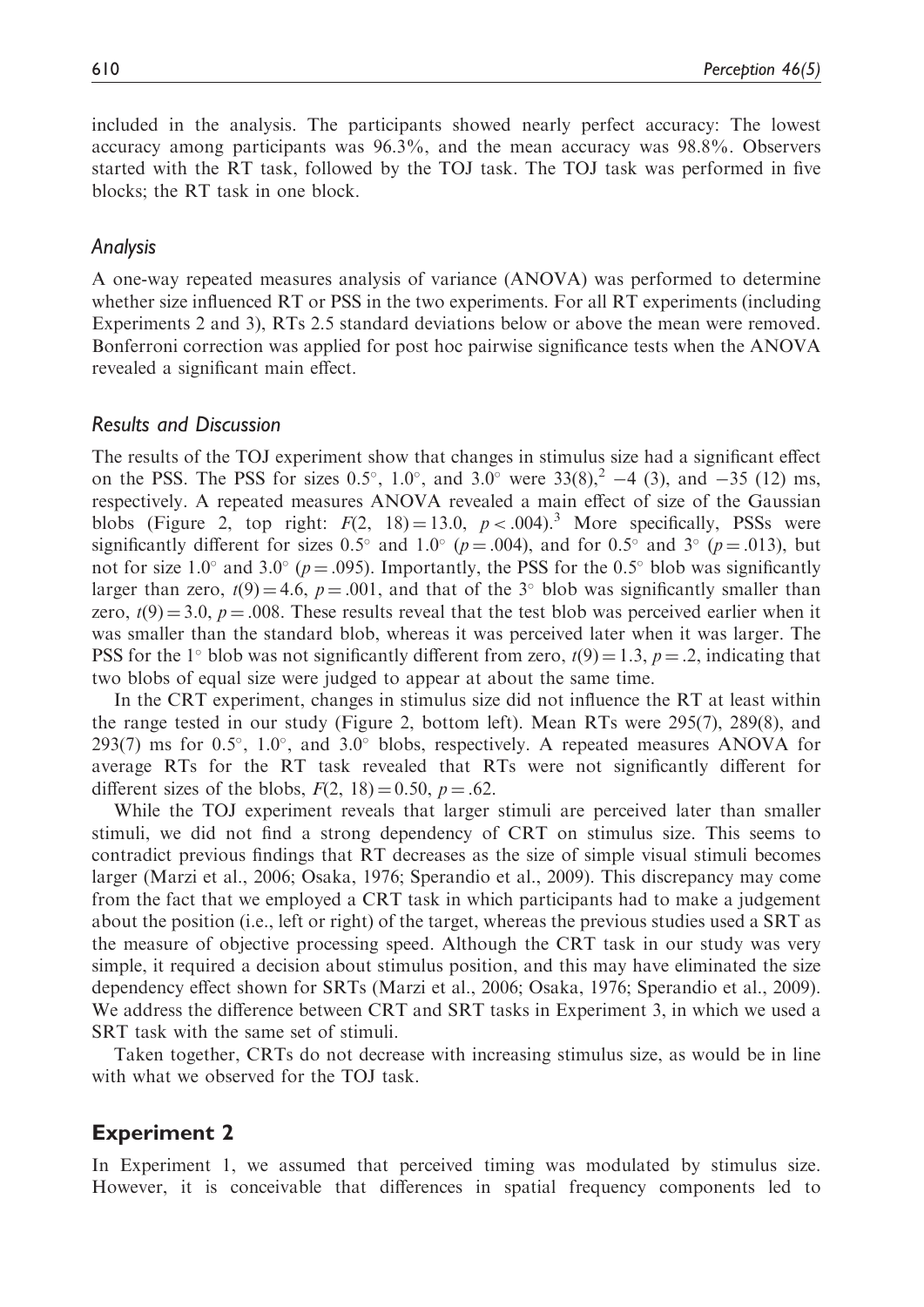differences in perceived timing. For example, the power spectrum of the spatial frequency components of a Gaussian blob spread to higher frequencies when the  $\sigma$  of the Gaussian is small. Given the differential sensitivity of the magno and parvo pathways to different spatial frequencies (Livingstone & Hubel, 1988; Kulikowski & Tolhurst, 1973), one may hypothesise that spatial frequency rather than stimulus size determines perceived timing.

The purpose of Experiment 2 was to determine whether perceptual delay for a large stimulus is caused by differential processing of spatial frequency or by the spatial extent of the stimulus. To this end, we varied the spatial frequency and spatial extent of a Gabor stimulus independently and examined their impact on perceived timing. For comparison, CRTs were measured for the same set of Gabor stimuli used in the TOJ experiment.

#### **Methods**

Apparatus. The setup used in Experiment 2 was identical to that used in Experiment 1.

Participants. The same 10 observers as in Experiment 1 took part in this experiment. The head of the observer was supported by a chinrest, which stood at a distance of 57 cm to the screen. The observers were instructed to fixate on the fixation cross and to refrain from making eye movements during the trials. This study was conducted in accordance with the Declaration of Helsinki.

Stimuli and procedures. In Experiment 2, we conducted a TOJ task and a CRT task using Gabor stimuli (see Figure 1). Participants were again asked to indicate which of two Gabor stimuli, presented left and right of fixation at  $12^{\circ}$  eccentricity (centre to fixation cross), were presented first. One of the Gabors (the standard) always had a sigma of  $1^{\circ}$ and a spatial frequency of 0.5 cycles per degree (cpd), while the spatial frequency and sigma of the other Gabor (the test) were varied across 0.25, 0.5, or 2 cpd, and  $0.5^{\circ}$ ,  $1.0^{\circ}$ , or  $3.0^{\circ}$ , respectively. The phases of the Gabor stimuli were fixed; all phases were aligned such that a transition from black to white was positioned at the centre of the stimulus. The peak luminance contrast of Gabors was always set to 94.4% Michelson. As in Experiment 1, SOA (standard minus test) was varied across  $-300 \text{ ms}$ ,  $-100 \text{ ms}$ ,  $-50 \text{ ms}$ ,  $-20$  ms,  $0$  ms,  $+20$  ms,  $+50$  ms,  $+100$  ms, and  $+300$  ms. Both stimuli stayed on the screen until 500 ms had passed since the appearance of the first stimulus. The fraction of reporting the standard stimulus to have appeared first was estimated based upon 20 trials per condition. Differently sized stimuli, different spatial frequencies, and different SOAs were presented in random order. In addition, the fixed-sized stimulus could be presented left or right of fixation, which also occurred in random order. As in Experiment 1, the experiment progressed in a self-paced manner. The PSS for each condition was again estimated by fitting a cumulative normal distribution function to the data (see Figure 3 for the fitted data).

For comparison, a CRT task was conducted for the same set of Gabor stimuli (spatial frequency: 0.25, 0.5, or 2 cpd; sigma:  $0.5^{\circ}$ ,  $1.0^{\circ}$ , or  $3.0^{\circ}$ ). In this task, participants were required to indicate whether a single Gabor stimulus was presented to the left or to the right. The stimulus was presented either left or right of a central fixation cross, at  $12^{\circ}$ eccentricity. Again, the stimulus remained on the screen until the participant responded. RT was computed for each of the nine conditions by averaging the RTs for 20 trials per condition. Order of presentation was randomised, and incorrect trials were excluded from the analysis. Observers again started with the RT task, followed by the TOJ task. The TOJ task was performed in 10 blocks, the RT task in 2 blocks.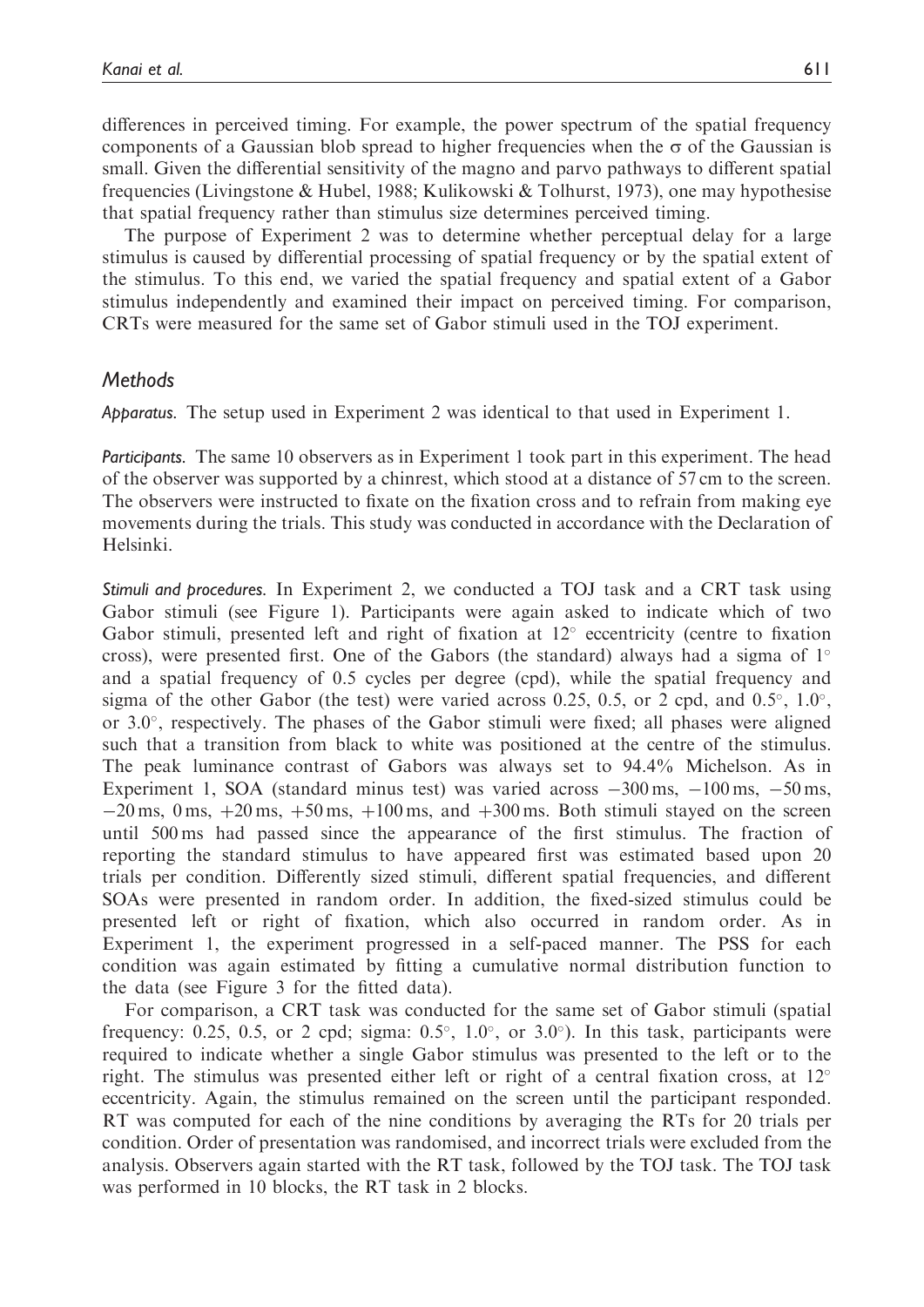

Figure 3. Results of Experiment 2. The top row shows the TOJ data fitted to a cumulative normal function (from left to right: data for 0.25, 0.5, and 2.0 cpd Gabors). The data-points represent the average fraction ''standard first'' responses for the 10 observers; the lines represent the fits for these average fractions. Black, dark gray, and light gray lines and circles represent, respectively, the data for the conditions where the test stimulus was smaller, of equal size or larger than the standard stimulus. The bottom left panel shows the PSS taken from the fitted cumulative normal functions: solid lines and squares for 0.25 cpd Gabors, dashed lines and triangles for 0.5 cpd Gabors, and dotted lines and diamonds for the 2.0 cpd Gabors. The bottom right panel shows choice reaction times for Gaussian blobs of different size and spatial frequency. Again, solid lines and squares show RTs for 0.25 cpd Gabors, dashed lines and triangles for 0.5 cpd Gabors, and dotted lines and diamonds for the 2.0 cpd Gabors.

 $TOJ =$  temporal order judgement;  $RT =$  reaction time;  $PSS =$  point of subjective simultaneity.

#### Analysis

Both for the TOJ and RT experiments, a two-way repeated measures ANOVA was performed on the PSS data from the TOJ task or the mean RT data from the CRT task. With this analysis, we tested main effects of stimulus size and spatial frequency, and the interaction between these two factors. Bonferroni correction was applied for post hoc pairwise significance tests when the ANOVA revealed a significant main effect.

#### Results and Discussion

The results of the TOJ task showed that perceptual delay was modulated by stimulus size rather than spatial frequency (Figure 3, bottom left and Table 1). A repeated measures ANOVA showed a main effect of size,  $F(2, 18) = 42.1$ ,  $p < .0001$ , but no significant main effect of spatial frequency,  $F(2, 18) = 0.33$ ,  $p = .73$ , nor a significant interaction,  $F(4, 18) = 0.33$  $36$ ) = 0.67, p = .62. Post hoc comparisons of PSSs collapsed across spatial frequencies showed significant differences between all pairs of the three sizes (post hoc comparisons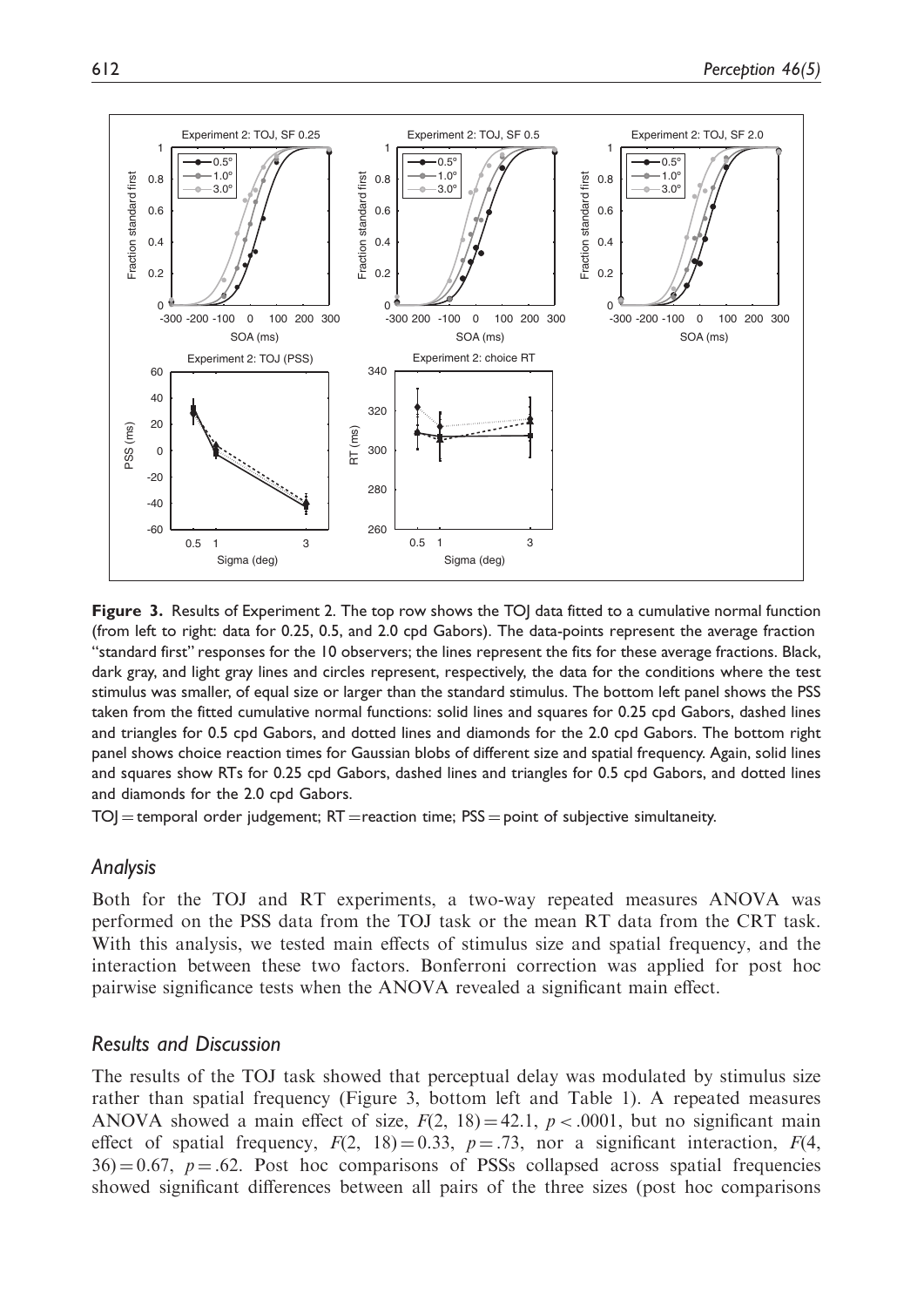| Condition               | PSS (ms) | $RT$ (ms)  |
|-------------------------|----------|------------|
| 0.25 cpd, $0.5^{\circ}$ | 33(7)    | 309(8)     |
| 0.25 cpd, $1.0^{\circ}$ | $-3(3)$  | 307 $(11)$ |
| 0.25 cpd, $3.0^{\circ}$ | $-43(5)$ | 307(11)    |
| 0.5 cpd, $0.5^{\circ}$  | 30(8)    | 309(9)     |
| 0.5 cpd, $1.0^{\circ}$  | 4(2)     | $305$ (11) |
| 0.5 cpd, $3.0^{\circ}$  | $-39(7)$ | 314(8)     |
| 2.0 cpd, $0.5^{\circ}$  | 28(8)    | 322 (9)    |
| 2.0 cpd, $1.0^{\circ}$  | 1(5)     | 312(7)     |
| 2.0 cpd, $3.0^{\circ}$  | $-41(6)$ | 316(11)    |

Table 1. Point of Subjective Simultaneity and Reaction Time in ms for Each Size and Spatial Frequency.

Note. cpd = cycles per degree;  $PSS =$  point of subjective simultaneity;  $RT =$  reaction time. Values between brackets represent standard errors of the mean.

 $p < .005$ , Bonferroni corrected). The mean PSS for the 0.5° Gabor was significantly larger than zero,  $t(9) = 4.7$ ,  $p = .001$ , whereas that for the 3° Gabor was significantly smaller than zero,  $t(9) = 8.4$ ,  $p < .0001$ . Again, this indicates that a smaller Gabor was perceived earlier than a larger Gabor. These results extend the findings of Experiment 1 by showing that the size dependency was driven by the area occupied by the stimulus rather than the spatial frequency component of the stimulus.

The CRT results obtained for the same set of Gabor stimuli showed different patterns than the TOJ results (Figure 3, bottom right and Table 1). A repeated measures ANOVA revealed no main effect of size,  $F(2, 18) = 2.22$ ,  $p = .14$ , a main effect of spatial frequency,  $F(2, 18) = 2.22$ ,  $p = .14$ , a main effect of spatial frequency,  $F(2, 18) = 2.22$  $18) = 10.8$ ,  $p = .001$ , and no significant interaction between them ( $p = .53$ ). Post hoc comparisons revealed that RTs of sizes 0.5° and 1.0° were significantly different ( $p = .043$ , two-sided, Bonferroni corrected), but there was no significant difference in the RT for 1.0 versus 3.0° Gabors, and for 0.5° versus 3.0° Gabors ( $p > .62$ , two-sided, Bonferroni corrected).<sup>4</sup> These results together indicate a tendency that CRTs for Gabors get smaller for larger stimuli (CRTs were shorter for  $1.0^{\circ}$  Gabors compared with  $0.5^{\circ}$  Gabors). This trend is opposite to what was observed for PSS. For spatial frequency, the mean RTs collapsed across stimulus size showed significant difference between the 0.25 and 2.0 cpd conditions ( $p = .005$ , Bonferroni corrected) and the 0.5 and 2.0 cpd conditions ( $= .04$ , Bonferroni corrected) indicating that the 2.0 frequency stimuli were responded slower to than lower frequency stimuli (mean RT 0.25 cpd = 308 ms, mean RT 0.5 cpd = 309 ms, and mean RT 2  $cpd = 317$  ms).

The TOJ task in Experiment 2 indicates that perceptual delay for large stimuli is driven by the spatial extent of a stimulus rather than its spatial frequency contents, suggesting that the spatial extent covered by a stimulus is the fundamental factor in determining the timing of conscious perception. Furthermore, the dissociation of PSS from RTs in the effect of stimulus size was again demonstrated for the same set of stimuli in Experiment 2. Spatial frequency had an effect on CRTs, whereas no effect was observed for PSS.

While our results of the TOJ experiment suggest that the size effect is driven by spatial extent rather than spatial frequency, this interpretation needs to be treated with caution. The size of the sigma of the Gabor envelopes was relatively small  $(0.5^{\circ}, 1^{\circ}, \text{or } 3^{\circ})$  compared with the spatial frequencies used in the current experiment. For this reason, the carrier frequency should not be taken nominally, and further exploration is needed to establish the lack of effects of spatial frequency on TOJ. However, the lack of spatial frequency effects on TOJ has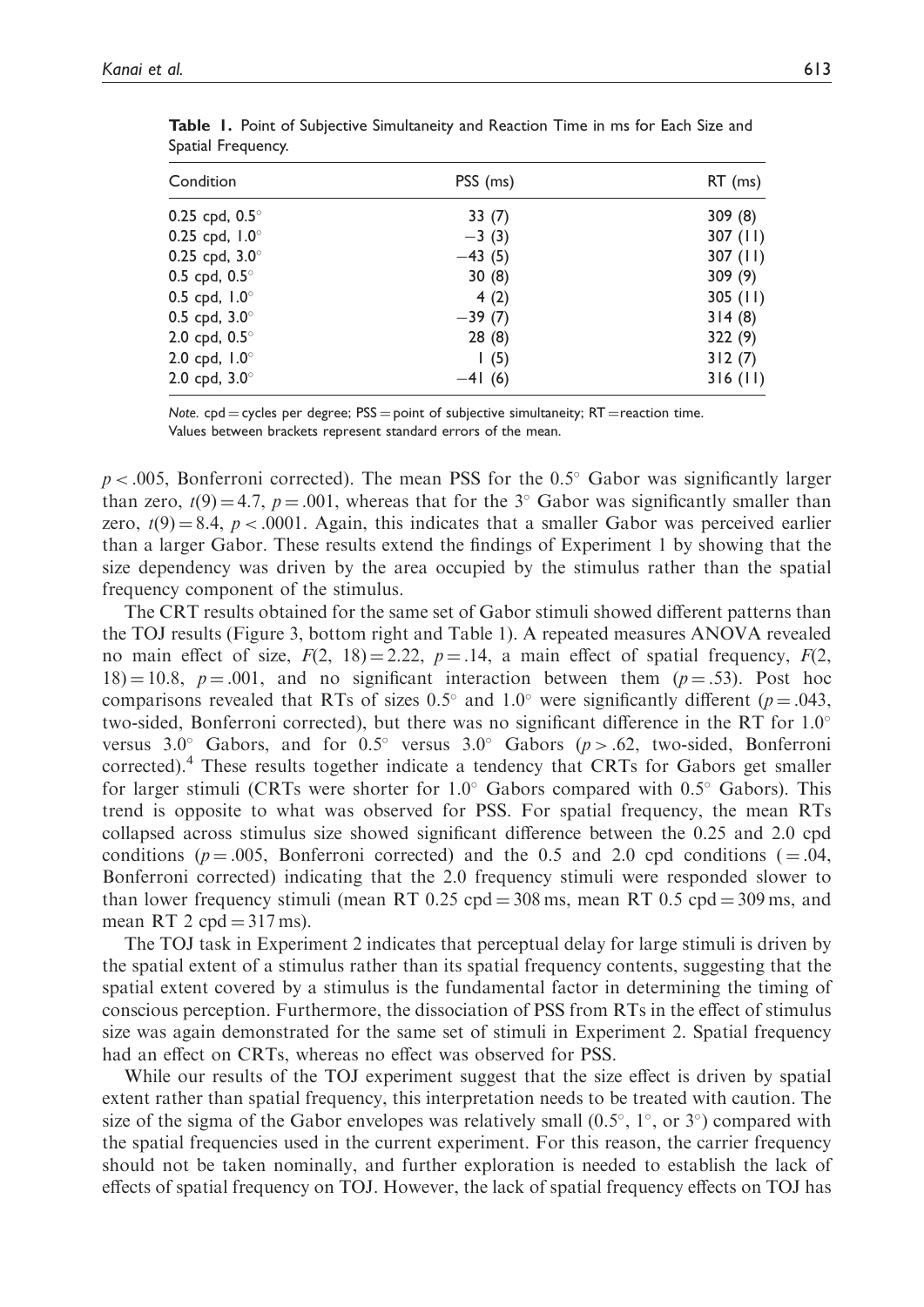also been previously reported using higher spatial frequencies (2cpd–8 cpd with  $1^\circ$  wide stimuli; Tappe et al., 1994) and may hold for a broader range of conditions. Taken together, effects of spatial frequency on TOJ seem minimal, and further experiments would be needed to further establish this result for a greater range of combinations of spatial extent and spatial frequency.

Our result that CRT increased with spatial frequency is consistent with previous studies. The relationship between spatial frequency and SRT has been extensively investigated in the past. The general finding is that RT increases with spatial frequency (Breitmeyer, 1975; Ejima & Ohtani, 1987; Gish et al., 1986; Harwerth & Levi, 1978; Ludwig, Gilchrist, & McSorley, 2004; Lupp, Hauske, & Wolf, 1976; Musselwhite & Jeffreys, 1985; Tappe et al., 1994; Tartaglione, Goff, & Benton, 1975; Vassilev & Mitov, 1976).

# Experiment 3

The results of Experiments 1 and 2 show that CRTs decrease slightly with increasing stimulus size. However, effects of stimulus size on RT have mainly been investigated using SRT tasks (Osaka, 1976; Harwerth & Levi, 1978; Marzi et al. 2006, Sperandio et al., 2009), while we used CRT tasks. In Experiment 3, we used the same stimuli as in Experiments  $1\&2$ , but now with applying a SRT task.

## **Methods**

Participants. Ten new observers took part in this experiment (all undergraduates at the psychology department of Utrecht University). The head of each observer was supported by a chinrest, which stood at a distance of 57 cm to the screen. The observers were instructed to fixate on the fixation cross and to refrain from making eye movements during the trials. This study too was conducted in accordance with the Declaration of Helsinki.

Stimuli and Procedures. In Experiment 3, we conducted a SRT task using Gaussian blobs and Gabor stimuli. On every trial, a green fixation cross would appear. Between 1000 and 2000 ms, later (the timing was randomly varied) the stimulus would appear left or right of fixation. Participants were asked to press a button (the spacebar) as fast and accurately as possible when a stimulus, presented left and right of fixation at  $12^{\circ}$  eccentricity (centre to fixation cross), appeared. Sizes of Gaussian blobs were equal to those of Experiment 1; sizes and spatial frequencies of Gabors were equal to those of Experiment 2. Importantly, the setup used for Experiment 3 was identical to Experiments 1 and 2, ensuring that stimuli were identical in all three Experiments. Each observer performed three blocks: two for Gabor stimuli and one for Gaussian blobs. Within each block, different stimuli (blobs of different sizes and Gabors of different size and spatial frequency) were presented in random order. The three blocks were run in random order. Again, participants completed 20 trials per condition. As in Experiments 1 and 2, the stimulus remained on the screen until the participant responded. Incorrect trials were excluded from the analysis.

#### Results and Discussion

The results of Experiment 3 are presented in Figure 4 and Table 2. A repeated measures ANOVA revealed no significant main effect for size of the Gaussian blobs,  $F(2, 18) = 2.94$ ,  $p = .08$ . This result indicates that there is a trend for SRT to decrease with increasing stimulus size. A repeated measures ANOVA for the Gabors revealed significant main effects for both size and spatial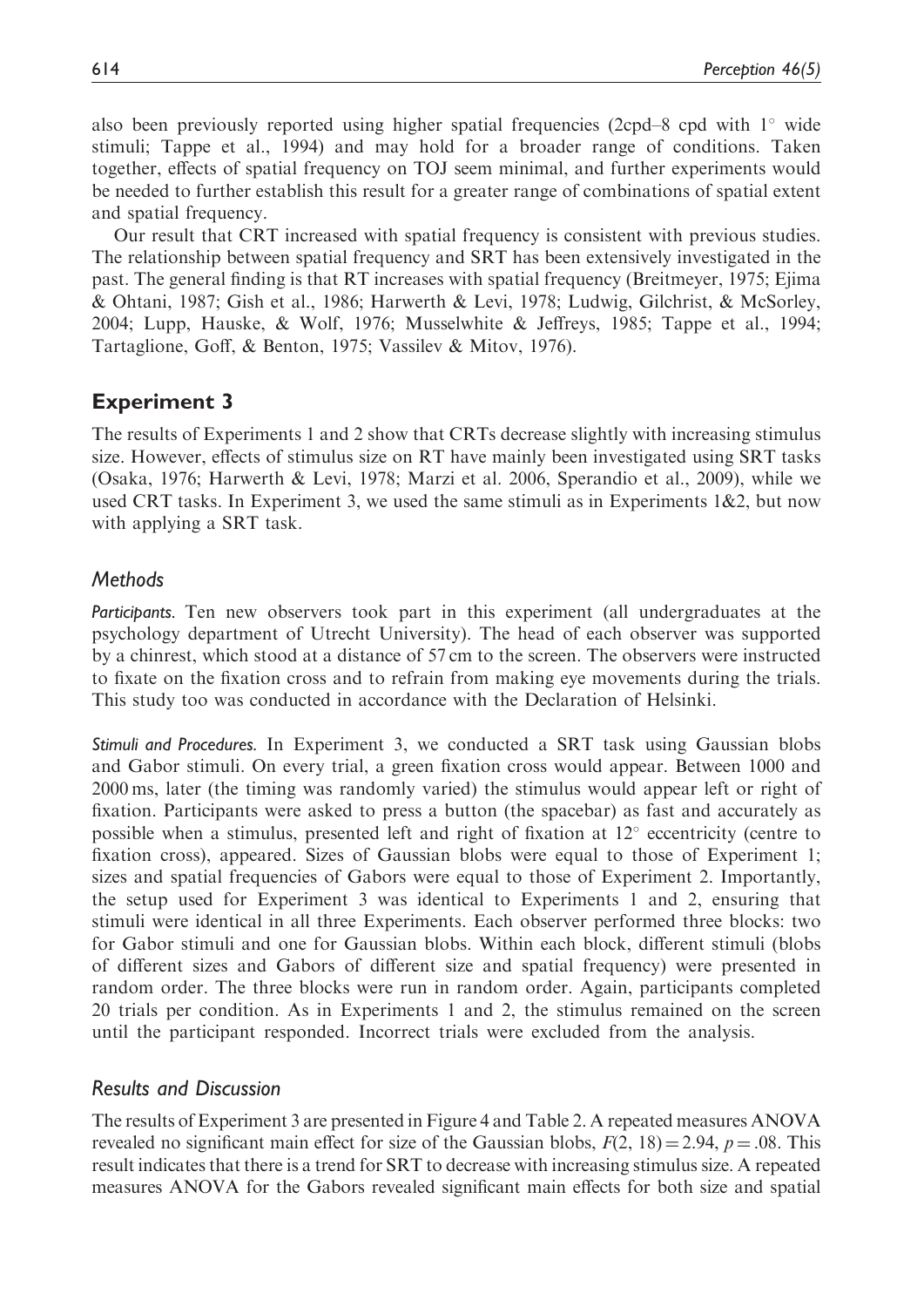

Figure 4. Results of Experiment 3. The left panel shows simple reaction times for Gaussian blobs of different sizes; the right panel for Gabors of different size and spatial frequency. Again, solid lines and squares show RTs for 0.25 cpd Gabors, dashed lines and triangles for 0.5 cpd Gabors, and dotted lines and diamands for the 2.0 cpd Gabors.

 $RT =$ reaction time.

| Condition               | RT (ms)  |
|-------------------------|----------|
| $0.5^\circ$             | 313(20)  |
| $1.0^\circ$             | 309 (19) |
| $3.0^\circ$             | 297 (19) |
| 0.25 cpd, $0.5^{\circ}$ | 325 (19) |
| 0.25 cpd, $1.0^{\circ}$ | 305(15)  |
| 0.25 cpd, $3.0^{\circ}$ | 328 (18) |
| 0.5 cpd, $0.5^{\circ}$  | 316(17)  |
| 0.5 cpd, $1.0^{\circ}$  | 303(15)  |
| 0.5 cpd, $3.0^{\circ}$  | 311(16)  |
| 2.0 cpd, $0.5^{\circ}$  | 321(13)  |
| 2.0 cpd, $1.0^{\circ}$  | 323(16)  |
| 2.0 cpd, $3.0^{\circ}$  | 320 (17) |

Table 2. Reaction Time in ms for Blobs and Gabors, for Each Size and Spatial Frequency.

Note.  $cpd = cycles$  per degree;  $RT =$ reaction time. Values between brackets represent standard errors of the mean.

frequency, respectively,  $F(2, 18) = 3.9$ ,  $p = .04$ ;  $F(2, 18) = 5.42$ ,  $p = .014$ , but no significant interaction,  $F(4, 36) = 1.61$ ,  $p = .19$ . Post hoc testing revealed that SRTs were not significantly different between different sizes (after Bonferroni correction for multiple comparisons:  $p > .08$ ). The latter trend-level significance refers to the trend for SRTs to be shorter for  $1.0^{\circ}$  Gabors compared with  $0.5^{\circ}$  Gabors. Post hoc testing for the effect of spatial frequency revealed that the difference between Gabors of 0.5 and 2.0 cpd was significant ( $p = .014$ ). The latter indicates that SRTs to 2.0 cpd Gabors were longer than to 0.5 cpd Gabors.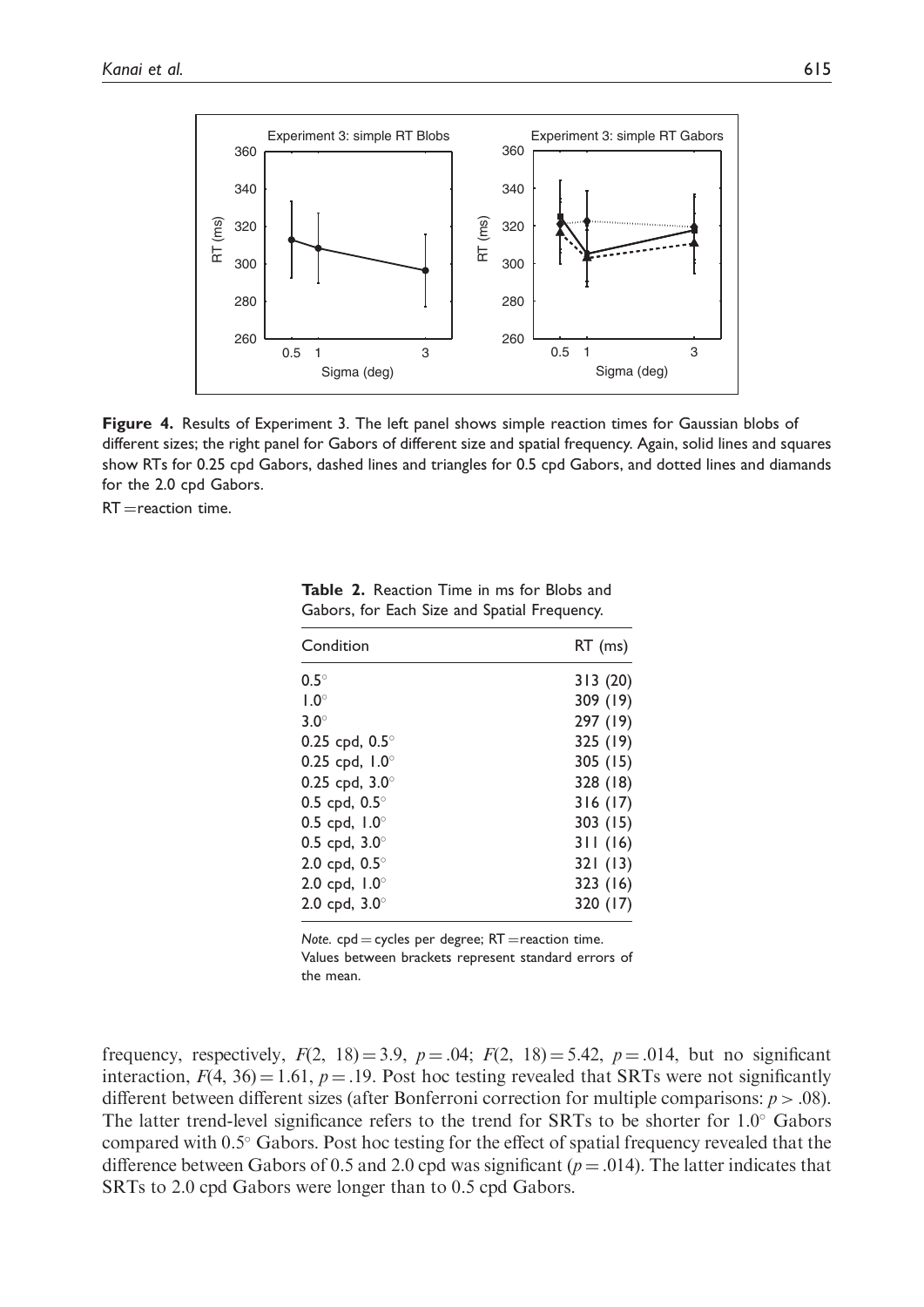# Experiment 4

In Experiments 1 to 3, stimulus size was manipulated by changing the dispersion of the Gaussian envelope defining the extent of the Gaussian blob. However this manipulation also alters the luminance distribution of the stimulus. Experiment 4 addressed this possible confound by running the TOJ task with black Gaussian blobs. If larger stimuli are still perceived as coming earlier then our effects cannot be explained in terms of size-modulated changes to the luminance distribution.

# Methods

Apparatus. Stimuli were presented using Psychtoolbox on a 22' Dell Trinitron CRT (running at 100 Hz, with a resolution of  $1024 \times 768$  pixels) via a PC running Windows XP.

Participants. Data were collected from 13 naïve undergraduate and postgraduate students at the University of Sussex. Two observers' data were excluded because their data did not follow a cumulative normal distribution. This left 11 participants for analysis. The experiment received ethical approval from the University of Sussex ethics committee.

Stimuli and Procedure. Experiment 4 was identical to the TOJ component of Experiment 1 except that the Gaussian blobs were black. Background luminance was  $21.6 \text{ cd m}^{-2}$ , and minimum luminance of the Gaussian blob was  $1.3 \text{ cd m}^{-2}$  for this experiment. Weber contrast of the peak luminance of the blob with the background was 94.0%. As in Experiment 1, participants performed 20 trials per stimulus size and SOA.

# Results and Discussion

Results from Experiment 4 replicated the significant effect of size on PSS,  $F(1.21, 12.11) = 6.40$ ,  $p = .022$  (Greenhouse-Geisser corrected). The PSS for sizes 0.5°, 1.0°, and 3.0° were 15(7), -5 (5), and  $-46$  (17) ms, respectively. However, the difference between 0.5° and 1°, 1° and 3°, and 0.5° and 3° did not reach significance after Bonferroni-correction ( $p = .113$ ,  $p = .025$ , and  $p = .025$ uncorrected respectively). Results are shown in Figure 5. Importantly, the PSS for the  $0.5^{\circ}$ , stimulus was marginally greater than zero,  $t(10) = 1.99$ ,  $p = .075$ , for the 1°, stimulus was not significantly different from zero,  $t(10) = -0.87$ ,  $p = .407$ , and for the 3°, stimulus was significantly less than zero,  $t(10) = -2.69$ ,  $p = .023$ . To compare the results of this experiment (using black blobs) with those of Experiment 1 (using white blobs), we performed a repeated measures ANOVA with size as within- and luminance as between-subject factor. This analysis revealed a main effect of size,  $F(2, 38) = 16.8$ ,  $p < .0001$ , no significant main effect of luminance,  $F(1, 16)$ 19) = 3.2,  $p = .09$ , and no significant interaction between both factors,  $F(2, 38) = 0.3$ ,  $p = .74$ . This analysis again confirms our observation that stimulus size affected perceived timing of visual events. At first sight, the trending significance level of the between-subject factor luminance might give the impression that luminance had some influence on perceived timing. However, this effect merely indicates that PSEs for white blobs (Experiment 1) were (at a trending significance level) generally larger compared with PSEs for black blobs (this experiment). Importantly, the analysis reveals that luminance did not significantly interact with stimulus size: Perceived timing was not differentially affected by white compared with black blobs.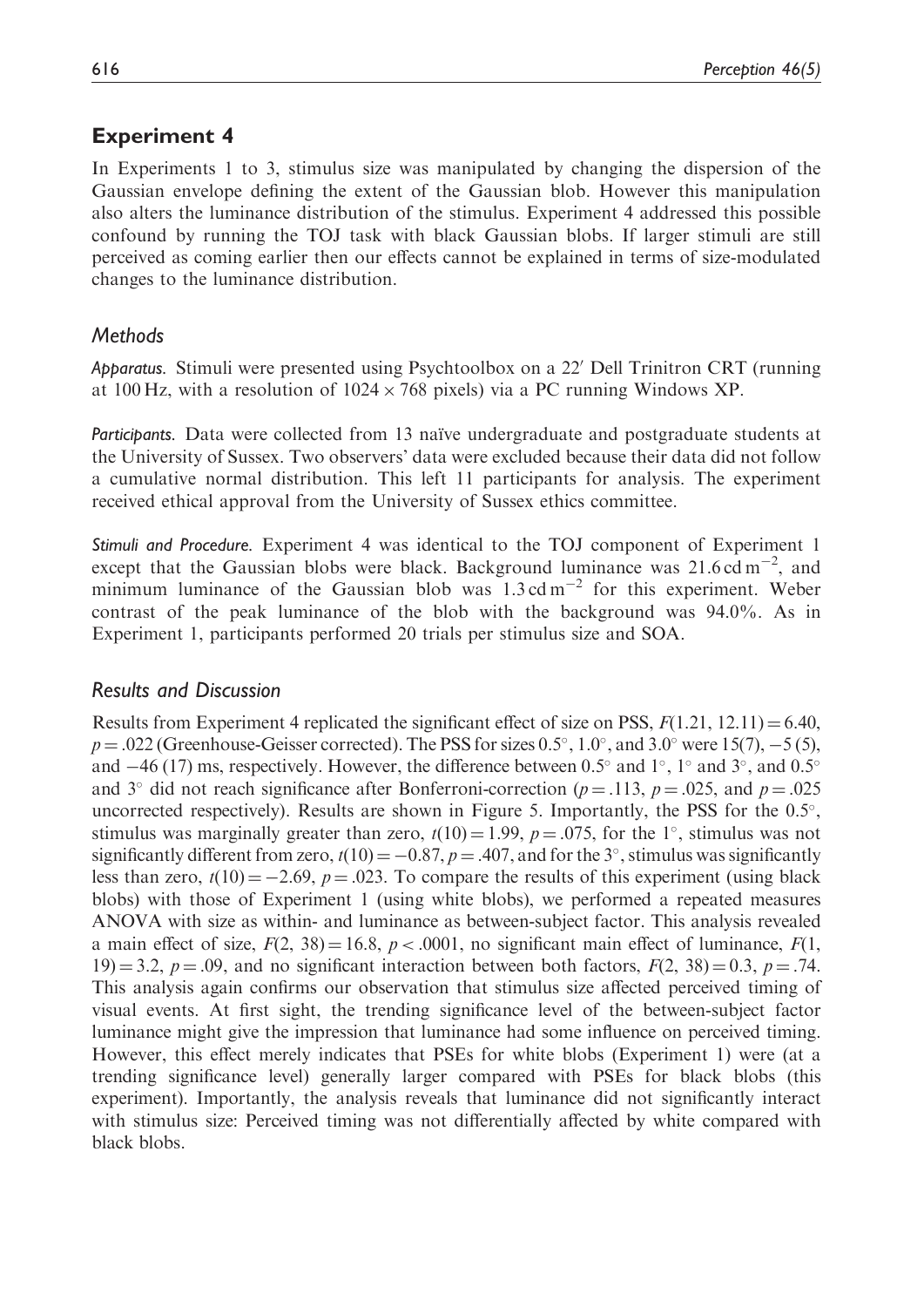

Figure 5. Results of Experiment 4. The left panel shows the TOJ responses averaged over participants as a function of size (from left to right,  $0.5^{\circ}$ ,  $1^{\circ}$ , and  $3^{\circ}$ ) and latency. The averaged behavioural data are indicated by circular markers. The fitted cumulative normal distributions are indicated by solid lines. The right panel shows the mean PSS for each stimulus size. Error bars represent  $+/-1$  SEM.

 $TO$  = temporal order judgement;  $PSS =$  point of subjective simultaneity.

# Experiment 5

Although the TOJ task suggests that larger stimuli are perceived as arriving earlier, the task cannot discriminate between perceptual or decisional effects of size. More specifically, observers could be biased toward reporting smaller stimuli as having arrived first without a perceptual effect on the PSS. This concern was addressed in Experiment 5 by running Experiment 1 as a simultaneity judgment (SJ) task. By fitting a Gaussian distribution to the proportion of same responses, we can distinguish between perceptual effects of size (which would manifest in changes to central tendency) and response effects (which would manifest in changes to the amplitude of the distribution).

#### **Methods**

Apparatus. The setup was identical to that in Experiment 4.

Participants. The same observers as in Experiment 4 took part in this experiment. One participant was excluded because the data did not follow a Gaussian distribution.

Stimuli and Procedure. Experiment 5 was identical to the TOJ component of Experiment 1, except that participants were asked whether the two blobs appeared at different times (right arrow key) or simultaneously (left arrow key). Stimuli were white Gaussian blobs. Participants performed 20 trials per stimulus size and SOA.

The order in which participants performed the Experiments 4 and 5 was fully counterbalanced.

Analysis. For each observer and stimulus size, we computed the proportion of simultaneous responses as a function of latency. These proportions were fit to a scaled Gaussian using the nonlinear least squares method, and the central tendency and amplitude parameters were subjected to separate repeated-measures ANOVAs.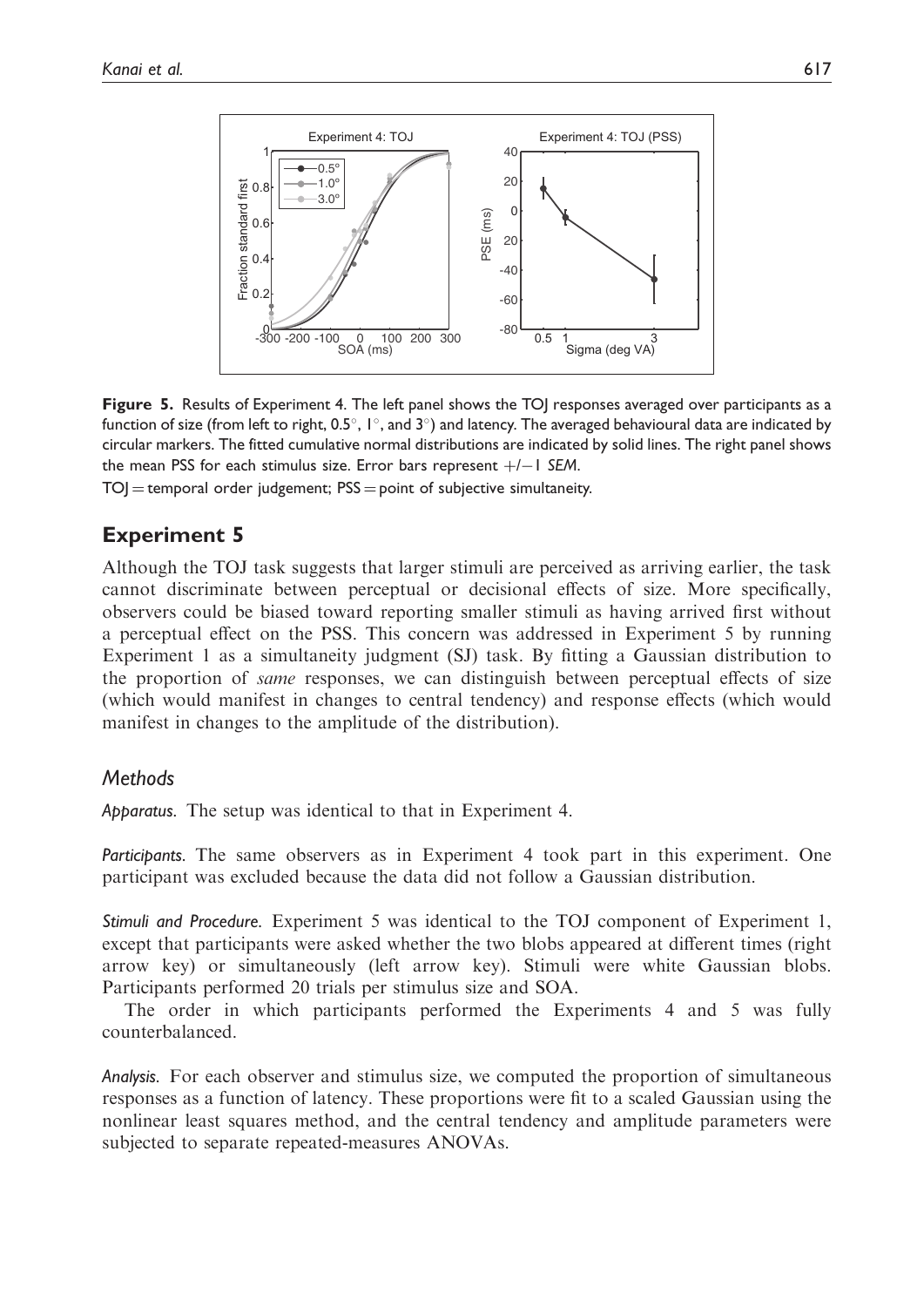

Figure 6. Results of Experiment 5. The top left panel represents the SJ responses averaged over participants as a function of size (from left to right,  $0.5^{\circ}$ ,  $1^{\circ}$ , and  $3^{\circ}$ ) and latency. The averaged behavioural data are indicated by circular markers. The fitted cumulative normal distributions are indicated by solid lines. The top right panel depicts the mean central tendency of the Gaussian pdfs fitted to the simultaneity judgements, as a function of stimulus size. The bottom left panel depicts the mean amplitude of these distributions as a function of stimulus size. Error bars represent  $+/-1$  SEM.  $S$  = simultaneity judgment.

#### Results and Discussion

Results are shown in Figure 6. A log transformation was applied to the amplitude data because obtained values are close to the upper bound of 1. A repeated measures ANOVA revealed a significant effect of size on amplitude,  $F(2, 18) = 5.53$ ,  $p = .013$ . The amplitudes (corresponding to fraction simultaneous responses) were 0.81 (0.06), 0.92 (0.05), and 0.79  $(0.07)$  for sizes  $0.5^{\circ}$ ,  $1.0^{\circ}$ , and  $3.0^{\circ}$ , respectively. Specifically, there was a quadratic relationship,  $F(1, 9) = 7.94$ ,  $p = .020$ , such that observers were more biased toward reporting simultaneous for equally sized than unequally sized stimuli. There was also a significant effect of size on central tendency,  $F(2, 18) = 9.63$ ,  $p = .001$ . The PSS for sizes  $0.5^{\circ}$ ,  $1.0^{\circ}$ , and  $3.0^{\circ}$  were 5 (4), 1 (1), and  $-13$  (3) ms, respectively. Central tendency for the  $3^{\circ}$  stimulus took a significantly lower value than that of the  $1^{\circ}$  (-13 ms +/-3 ms vs. 1 ms +/  $-1$  ms,  $p = .005$ ) and  $0.5^{\circ}$  ( $-13$  ms  $+/- 3$  ms vs. 5 ms  $+/- 4$  ms,  $p = .005$ ) stimuli (Bonferroni corrected). There was no significant difference between the 0.5° and 1° stimuli ( $p > .999$ ). Together, these results reveal that response effects (reflected by differences in amplitude) are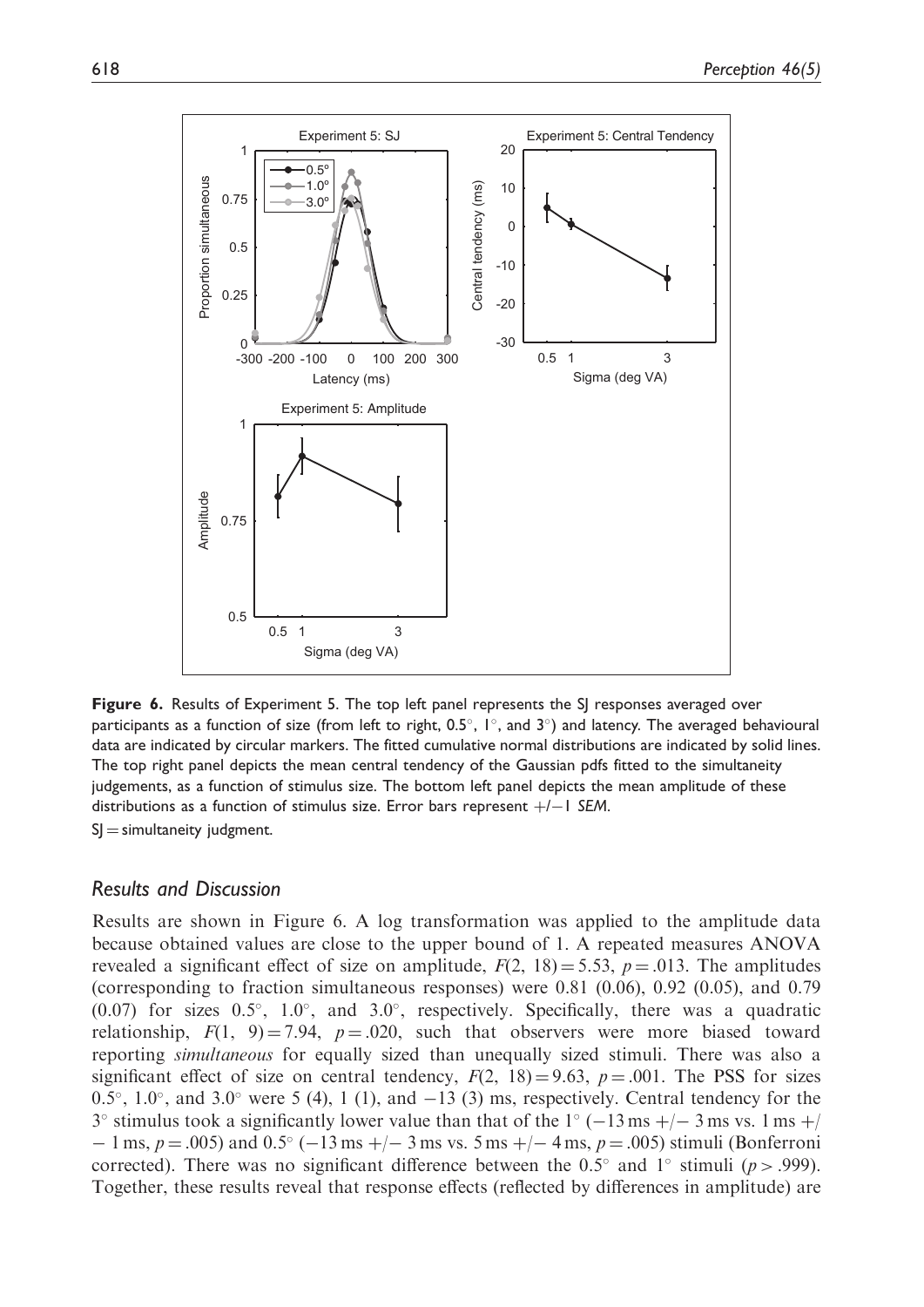involved in the effects of size on perceived timing, but that perceptual effects (revealed by differences in central tendency) are clearly involved. Importantly, the results support and extend those of Experiments 1, 2, and 4 by indicating that small stimuli are perceived as arriving before a larger standard.

## General Discussion

The main finding of the current study is that a small stimulus appears to occur earlier than a larger one both in a TOJ task and SJ task. This result contrasts with effects of stimulus size in CRT and SRT tasks. The effects of stimulus size on TOJ were not driven by differences in spatial frequency components but were determined by the spatial extent covered by the stimulus. Moreover, the changes in perceived timing were dissociated from the changes in CRTs (Experiments 1 and 2) and from changes in SRT (Experiment 3), which have been reported in the literature earlier (Harwerth & Levi, 1978; Marzi et al., 2006; Osaka, 1976; Sperandio et al., 2009). These results make a case for a temporal dissociation in which stimulus size has different effects in perceptual judgement (i.e., TOJ and SJ) tasks and speeded response (i.e., SRT and CRT) tasks. These findings are of interest in the light of the well-established principle that stimuli with greater intensity such as in luminance are responded to and perceived faster (Cattell, 1886; Exner, 1868; Piéron, 1952; Pins  $\&$ Bonnet, 1996; Roufs, 1963, 1974).

The facilitation of RTs for larger stimuli can be explained by a simple race model. Suppose that reactive motor responses are triggered by the first set of spikes that reaches a certain threshold. The volley of spikes triggered independently over a greater retinotopic area would reach that stage probabilistically more quickly. One could also conceive a decision stage mechanism that pools inputs over space. In such a framework, a greater number of neurons triggered by a larger stimulus would produce a stronger signal as a collection and trigger a faster response. In these conceptualisations of RTs, faster responses observed for larger stimuli are not surprising, and indeed consistent with the known relationship between stimulus intensity and RTs.

On the other hand, the relationship between stimulus size and the timing of perception in the TOJ (and SJ) tasks requires an explanation. A first option would be that different mechanisms (a dual route) account for RT responses on the one hand TOJ responses on the other (e.g., Neumann, 1990; Neumann et al., 1993; Tappe et al., 1994). This option has been challenged by Cardoso-Leite et al. (2007) who showed that RT and TOJ are correlated when assessed in a single design. Another option, proposed by several authors, is a differential threshold model in which the thresholds are different for perception (TOJ) and for action (RT; Ejima & Ohtani, 1987; Jaskowski, 1993; Miller & Schwarz, 2006; Sternberg & Knoll, 1973). In such models, RT and TOJ responses are based on the same (neural) signal. The way to explain differences in effects on RT and TOJ is to assume different response criteria for both: Observers use a higher criterion for TOJ than for RT responses (Cardoso-Leite et al., 2007; Ejima & Ohtani, 1987; Miller & Schwarz, 2006; Sanford, 1974).

While the differential threshold model can capture the dissociation between perceptual and motor latencies, the model was proposed to explain the more widely observed tendency that RTs are more strongly affected by stimulus intensity or attentional manipulations compared with perceptual latency measured by TOJ (Barr, 1983; Cardoso-Leite et al., 2007; Jaskowski, 1992; Neumann et al., 1993; Roufs, 1963, 1974; Sanford, 1974; Steglich & Neumann, 2000; Tappe et al., 1994). Our results are opposite to this trend: Perceptual latency measured by TOJ or SJ tasks was more strongly affected by stimulus size than motor latency measured by RT tasks. Therefore, previous models with a lower threshold for TOJ compared with RT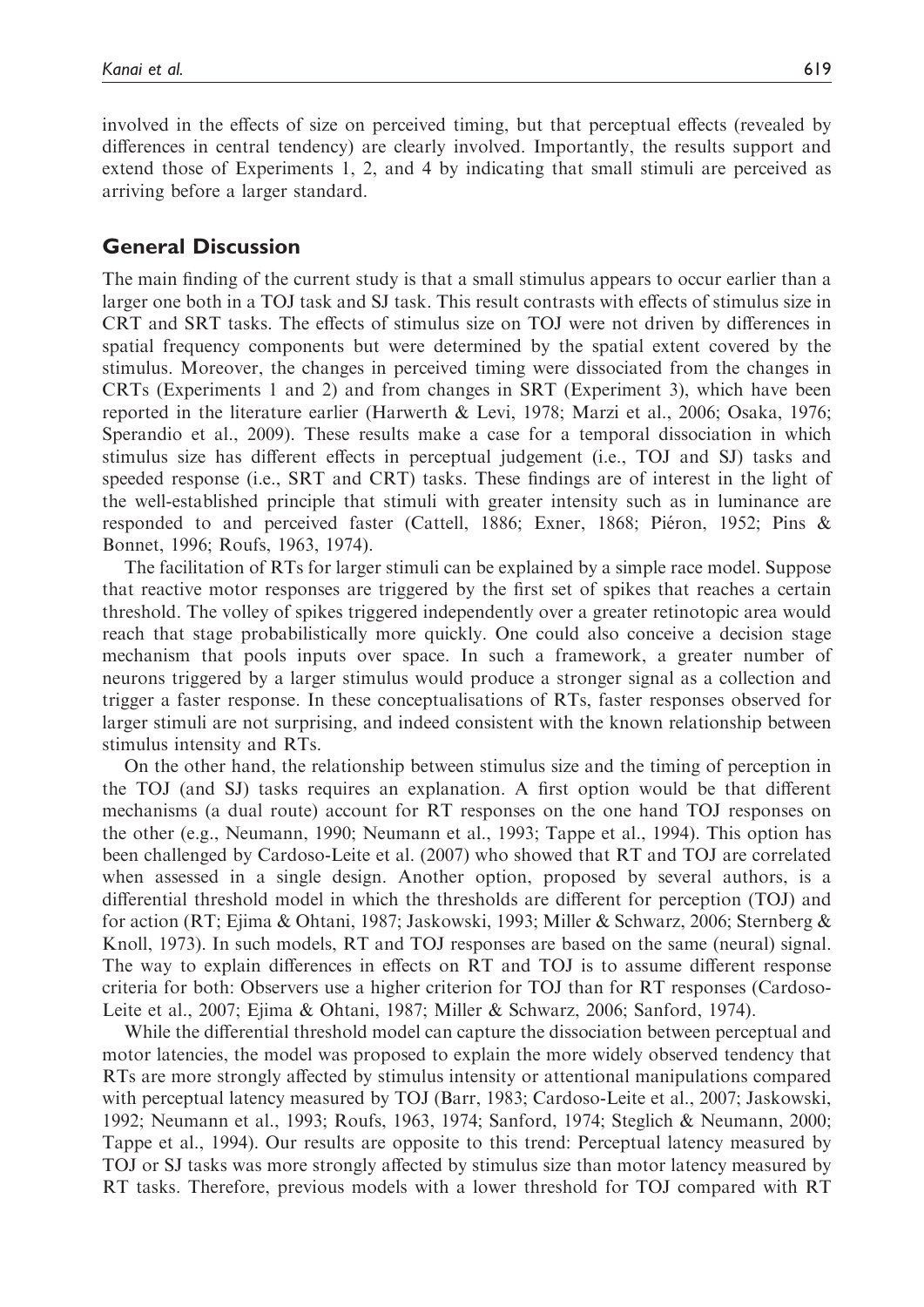

Figure 7. Predictions of two models for dissociations between RT and TOI. In both models, the internal signal to a stimulus linearly increases, and the slope of the increase is proportional to the strength of the stimulus (here, solid line for a high-intensity stimulus; dashed line for a low-intensity stimulus). Both models assume a higher internal criterion for an RT ( $c(RT)$ ) compared with a TOJ ( $c(TO)$ )) task. In the left panel, the latency of the start of the increase is equal for stimuli of different intensity. This model explains results where effects of stimulus intensity on RT are larger compared with effects on TOJ. In the right panel, the latency of the higher intensity stimulus (solid line) is higher than that of the lower intensity stimulus (dashed line). In the context of the present experiment, the lower intensity stimulus is a smaller stimulus; a higher intensity stimulus is a bigger stimulus. This model can explain the present results. It can potentially explain results why effects of stimulus intensity are bigger for RT compared with TOJ (by assuming a criterion for TOJ that is closer to that of the criterion for RT).

 $RT =$ reaction time;  $TO$   $=$  temporal order judgement;  $CRT =$  choice reaction time.

(Figure 7, left panel; e.g., Cardoso-Leite & Gorea, 2010) would predict results opposite to our findings. To account for our results within the same theoretical framework, the threshold for TOJ needs to be higher than for RTs. However, it is highly unlikely that decision criteria are reversed for RT and TOJ only when stimulus size is manipulated. To account for the discrepancy between our results and previous findings, a new model needs to be developed. One possible hypothesis is that the latency of the internal response has different offsets depending on the stimulus size in addition to the rate of signal accumulation (Figure 7, right panel). This model would explain the present results as well as the trend that RTs for larger stimuli were slightly shorter. This model remains highly speculative, and further evidence is warranted to support it.

It can also be speculated that the results of the TOJ experiment are related to perceptual filling in. Filling in refers to the phenomenon that the colour and lightness from, for example, an annulus spread to the interior of the annulus (Komatsu, 2006; Lamme, Rodriquez-Rodriguez, & Spekreijse, 1999; Paradiso & Nakayama, 1991). It has been shown that perceptual filling is related to the built-up of activity in V1 of the macaque (Lamme et al., 1999). On a speculative note, the delayed perception of a large stimulus compared with a smaller one might come about by the fact that it might take more time to complete the representation of a larger stimulus (due to filling in of a larger stimulus area) compared with a smaller one. This built-up of activity would be irrelevant for the RT experiment: Any signal of the stimulus would suffice to start responding to the stimulus.

As an alternative explanation, one could argue that the delay of perceptual latency for larger stimuli may be mediated by a combination of two separate effects. First it has been known that large stimuli tend to be perceived to last longer (e.g., Ono & Kawahara, 2007; Rammsayer & Verner, 2015; Thomas & Cantor, 1975; Xuan, Zhang, He, & Chen, 2007). Therefore, it is logically possible that larger stimuli in our experiments were also perceived to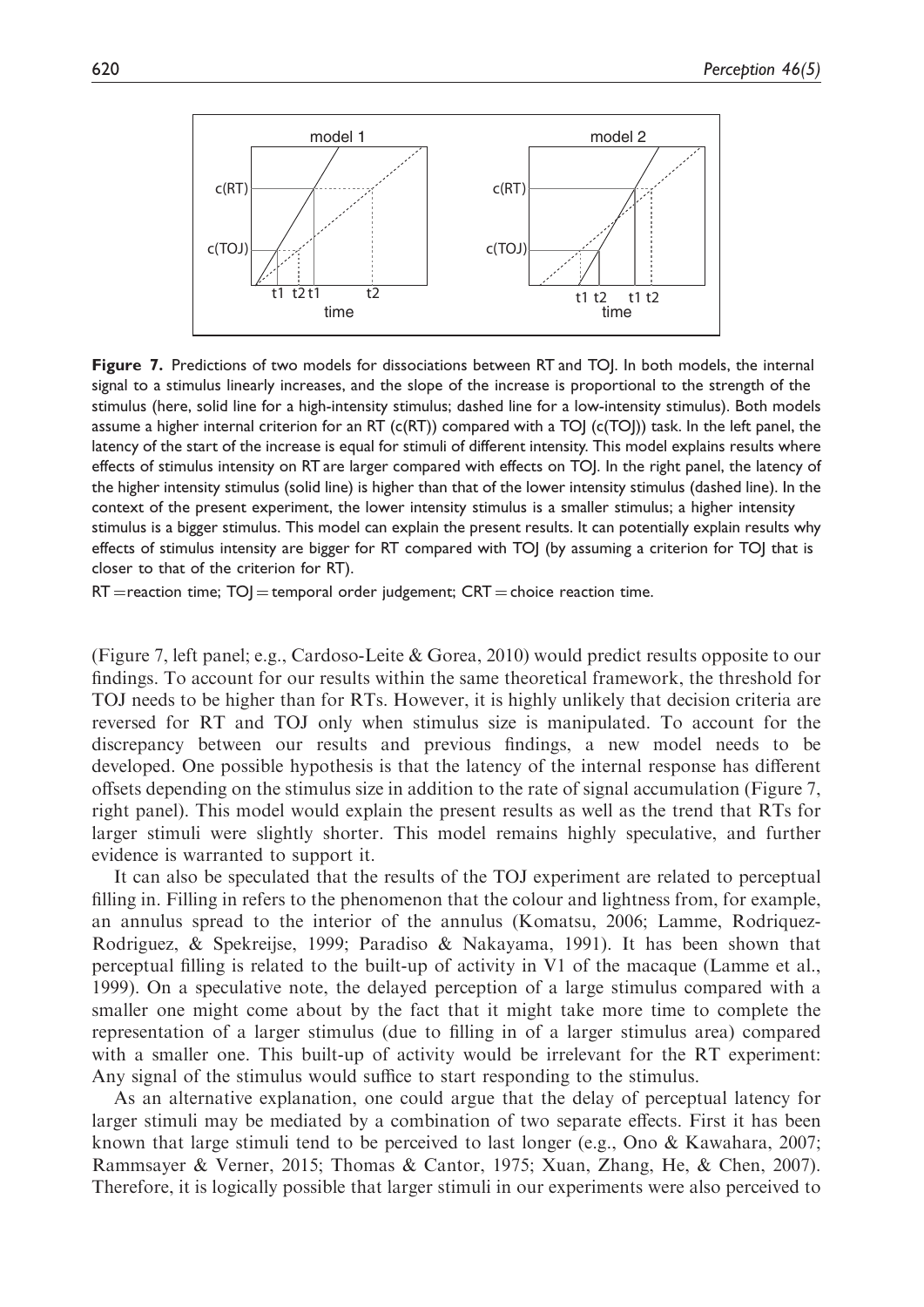last longer even though two stimuli were terminated simultaneously 500 ms after the onset of the first stimulus. Stimulus duration in turn could affect the timing of onset because of the known effect that the perceived onset of a stimulus is delayed for a longer lasting stimulus (e.g., Jaskowski, 1991; Kuling, van Eijk, Juola, & Kohlrausch, 2012). These combined effects could explain the size effect reported in the present study. Further research is warranted to determine whether perceived duration mediated the delay of perceived stimulus onset in our study.

In summary, we have demonstrated that small stimuli are perceived to appear earlier than bigger ones. This effect, observed in TOJ and SJ tasks, is dissociated from the processing time measured by SRT and CRTs. This RT–TOJ dissociation provides constraints on theories on the timing of perception. While stimulus size is a relatively simple feature of visual stimuli, simple manipulations in this dimension will provide a powerful experimental paradigm to further explore the neural correlates of time makers for subjective perceptual timing.

#### Acknowledgement

The authors would like to thank Sebastiaan Mathôt for his comments on the manuscript.

#### Declaration of Conflicting Interests

The author(s) declared no potential conflicts of interest with respect to the research, authorship, and/or publication of this article.

#### Funding

The author(s) disclosed receipt of the following financial support for the research, authorship and/or publication of this article: ESD was supported by was supported by the European Union FP7 Marie Curie ITN Grant N. 606901 (INDIREA).

#### **Notes**

- 1. Note that the term ''motor latency'' is used here only to make the distinction from perceptual latency clearer, as even SRT tasks involve the latency for the visual system to detect a stimulus in addition to the time required for motor execution.
- 2. Values between brackets represent standard errors of the mean.
- 3. A Greenhouse-Geisser correction was applied since sphericity was violated.
- 4. We decided to apply post hoc testing in spite of the fact that the main effect of size was not significant: Based on previous findings, there was a strong indication to expect RT to decrease with increasing stimulus size.

#### References

- Adams, J. W., & Mamassian, P. (2004). The effect of task and saliency on latencies for colour and motion processing. Proceedings of the Royal Society B: Biological Sciences, 271, 139–146.
- Barr, M. (1983). A comparison of reaction-time and temporal-order judgment estimates of latency to sinusoidal gratings. Perception, 12, A7 (abstract).
- Breitmeyer, B. G. (1975). Simple reaction times as a measure of the temporal properties of transient and sustained channels. Vision Research, 15, 1411–1412.
- Cardoso-Leite, P., & Gorea, A. (2010). On the perceptual/motor dissociation: A review of concepts, theory, experimental paradigms and interpretations. Seeing and Perceiving, 23, 89–151.
- Cardoso-Leite, P., Gorea, A., & Mamassian, P. (2007). Temporal order judgment and simple reaction times: Evidence for a common processing system. Journal of Vision, 7, 11.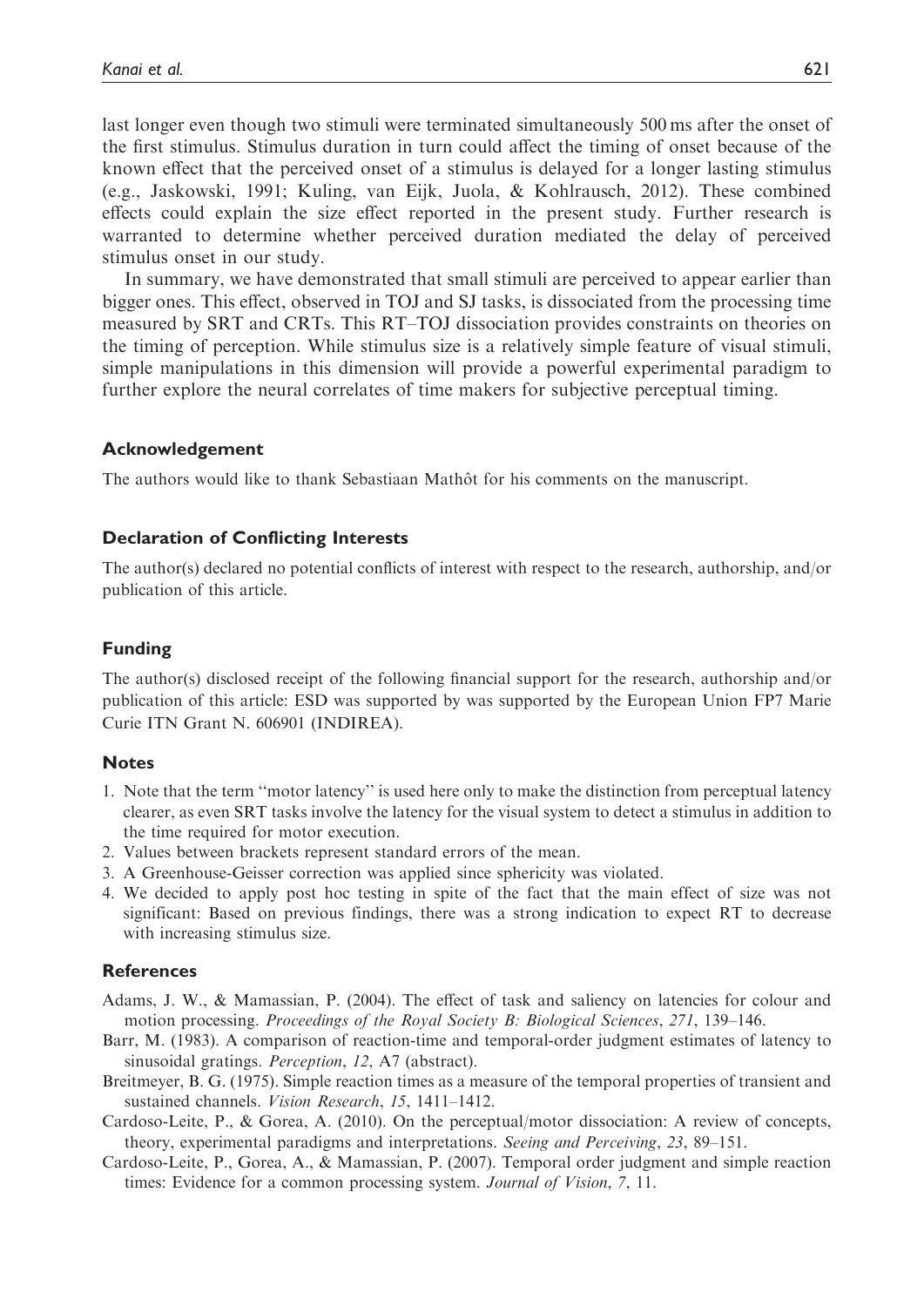- Cattell, J. M. (1886). The influence of the intensity of the stimulus on the length of the reaction time. Brain, 8, 512–515.
- Dennet, D. C., & Kinsbourne, M. (1992). Time and the observer: The where and when of consciousness in the brain. Behavioral and Brain Sciences, 15, 183–201.
- Ejima, Y., & Ohtani, Y. (1987). Simple reaction time to a sinusoidal grating and perceptual integration time: Contributions of perceptual and response processes. Vision Research, 27, 269–276.
- Exner, S. (1868). *Über die zu einer Gesichtswahrnehmung nötige Zeit* [about the time needed to perceive a face]. S.B. Akad. Wiss. Wien Math.-Naturw. Classe Band LVIII Abt. II, 601–622.
- Gibbon, J., & Rutschmann, R. (1969). Temporal order judgement and reaction time. Science, 165, 413–415.
- Gish, G., Shulman, G. L., Sheehy, J. B., & Leibowitz, H. W. (1986). Reaction times to different spatial frequencies as a function of detectability. Vision Research, 26, 745–747.
- Gold, J. I., & Shadlen, M. N. (2001). Neural computations that underlie decisions about sensory stimuli. Trends in Cognitive Sciences, 5, 10–16.
- Harwerth, R. S., & Levi, D. M. (1978). Reaction time as a measure of suprathreshold grating detection. Vision Research, 18, 1579–1586.
- Jaskowski, P. (1987). The effect of retinal location on simple motor reaction time and perceived simultaneity. Perception, 16, 208.
- Jaskowski, P. (1991). Perceived simultaneity of stimuli with unequal duration. Perception, 20, 715–726.
- Jaskowski, P. (1992). Temporal-order judgment and reaction time for short and long stimuli. Psychological Research, 54, 141–145.
- Jaskowski, P. (1993). Temporal order judgment and reaction time to stimuli of different rise times. Perception, 22, 963–970.
- Kanai, R., Carlson, T. A., Verstraten, F. A. J., & Walsh, V. (2009). Perceived timing of new objects and feature changes. Journal of Vision, 9, 1–13.
- Komatsu, H. (2006). The neural mechanisms of perceptual filling-in. Nature Reviews Neuroscience, 7, 220–231.
- Kulikowski, J. J., & Tolhurst, D. J. (1973). Psychophysical evidence for sustained and transient mechanisms in human vision. Journal of Physiology, 232, 149–163.
- Kuling, I. A., van Eijk, R. L. J., Juola, J. F., & Kohlrausch, A. (2012). Effects of stimulus duration on audio-visual synchrony perception. Experimental Brain Research, 221, 403–412.
- Lamme, V. A. F., Rodriguez-Rodriguez, V., & Spekreijse, H. (1999). Separate processing dynamics for texture elements, boundaries and surfaces in primary visual cortex of the macaque monkey. Cerebral Cortex, 9, 406–413.
- Link, S. (1992). The wave theory of difference and similarity. Hillsdale, NJ: Lawrence Erlbaum Association.
- Link, S., & Bonnet, C. (1998). Wave theory and reaction time. In S. Gondrin, & Y. Lacouture (Eds.), Fechner day 98 (pp. 155–160). Québec, Canada: International Society of Psychophysics.
- Livingstone, M., & Hubel, D. (1988). Segregation of form, color, movement and depth: Anatomy, physiology and perception. Science, 240, 740–749.
- Luce, R. D. (1986). Response times: Their role in inferring elementary mental organization. Oxford, England: Oxford University Press.
- Ludwig, C. J. H., Gilchrist, I. D., & McSorley, E. (2004). The influence of spatial frequency and contrast on saccade latency. Vision Research, 44, 2597–2604.
- Lupp, U., Hauske, G., & Wolf, W. (1976). Perceptual latencies to sinusoidal grating. Vision Research, 16, 969–972.
- Marzi, C. A., Mancini, F., Metitieri, T., & Savazzi, S. (2006). Retinal eccentricity effects on reaction time to imagined stimuli. Neuropsychologia, 44, 1489–1495.
- Miller, J., & Schwarz, W. (2006). Dissociations between reaction times and temporal order judgements: A diffusion model approach. Journal of Experimental Psychology: Human Perception and Performance, 32, 394–412.
- Musselwhite, M. J., & Jeffreys, D. A. (1985). The influence of spatial frequency on the reaction times and evoked potentials recorded to grating pattern stimuli. Vision Research, 25, 1545–1555.